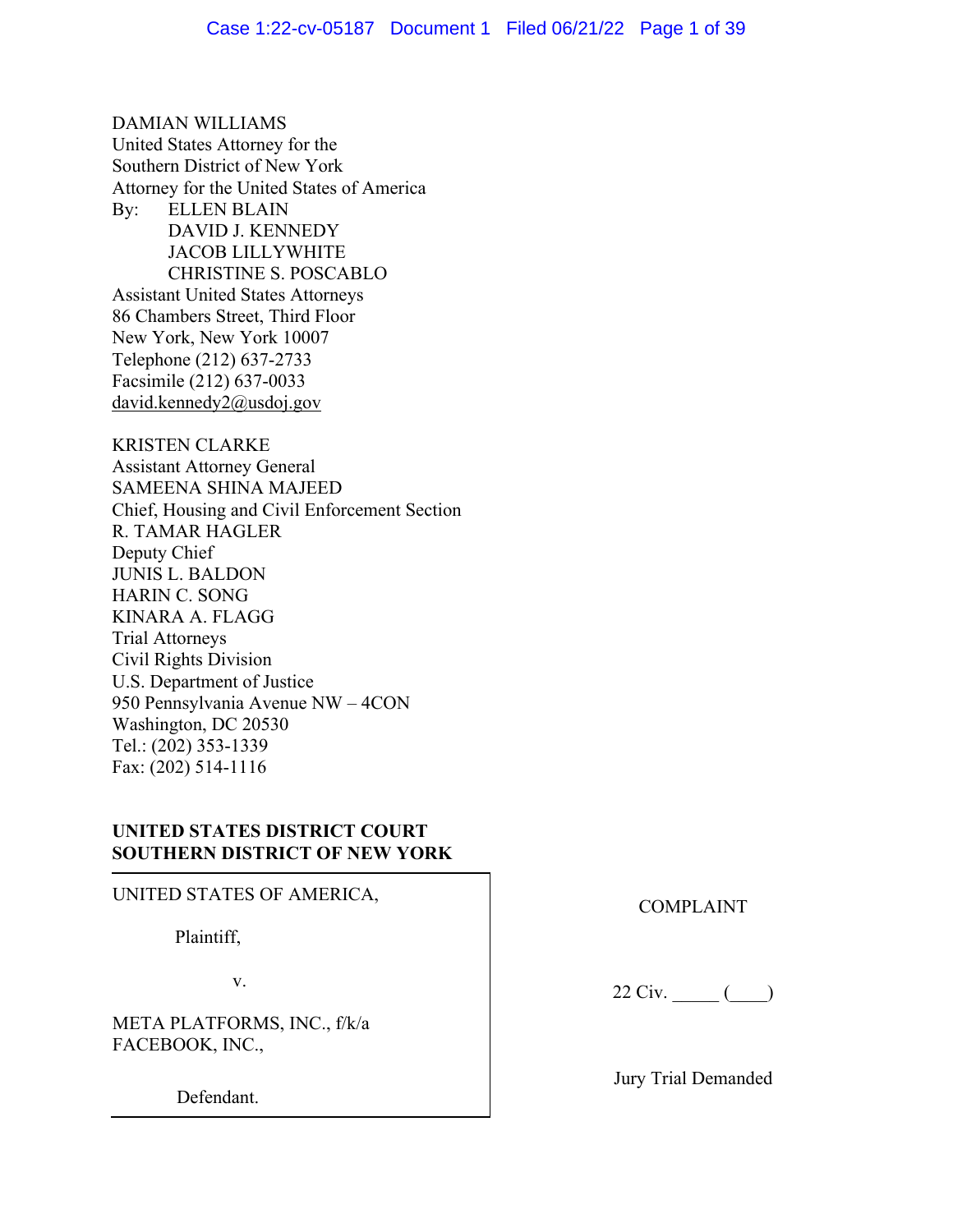#### **INTRODUCTION**

1. The United States of America brings this action against Meta Platforms, Inc., f/k/a Facebook, Inc. ("Facebook") to enforce the Fair Housing Act ("FHA"), 42 U.S.C. §§ 3601-3619, which prohibits discrimination in housing, including housing-related advertising, on the basis of race, color, religion, sex, disability, familial status, and national origin (collectively, "FHAprotected characteristics"). For years, Facebook has discriminated against its users on the basis of these FHA-protected characteristics in its delivery of housing advertisements ("ads").

2. As alleged more fully below, Facebook has discriminated in violation of the FHA in at least three aspects of the ad delivery system Facebook designed and provides to advertisers: (1) **Trait-Based Targeting**—encouraging advertisers to target ads by including or excluding Facebook users based on FHA-protected characteristics that Facebook, through its data collection and analysis, attributes to those users; (2) **"Lookalike" Targeting**—designing, maintaining, applying, and making available to advertisers a machine-learning algorithm to find users who "look like" an advertiser's "source audience" based in part upon FHA-protected characteristics, through a Facebook tool previously called "Lookalike Audience" and now known as "Special Ad Audience"; and (3) **Delivery Determinations**—designing, maintaining, and applying machine-learning algorithms ("Personalization Algorithms") to help determine which subset of the advertiser's targeted audience (the "Eligible Audience") will actually receive the ad (the "Actual Audience"), based in part upon FHA-protected characteristics. By creating targeting tools to define the "Eligible Audience" in part by FHA-protected characteristics, Facebook enabled advertisers to categorically exclude protected groups from even being considered eligible to receive certain housing ads. By designing, maintaining, applying, and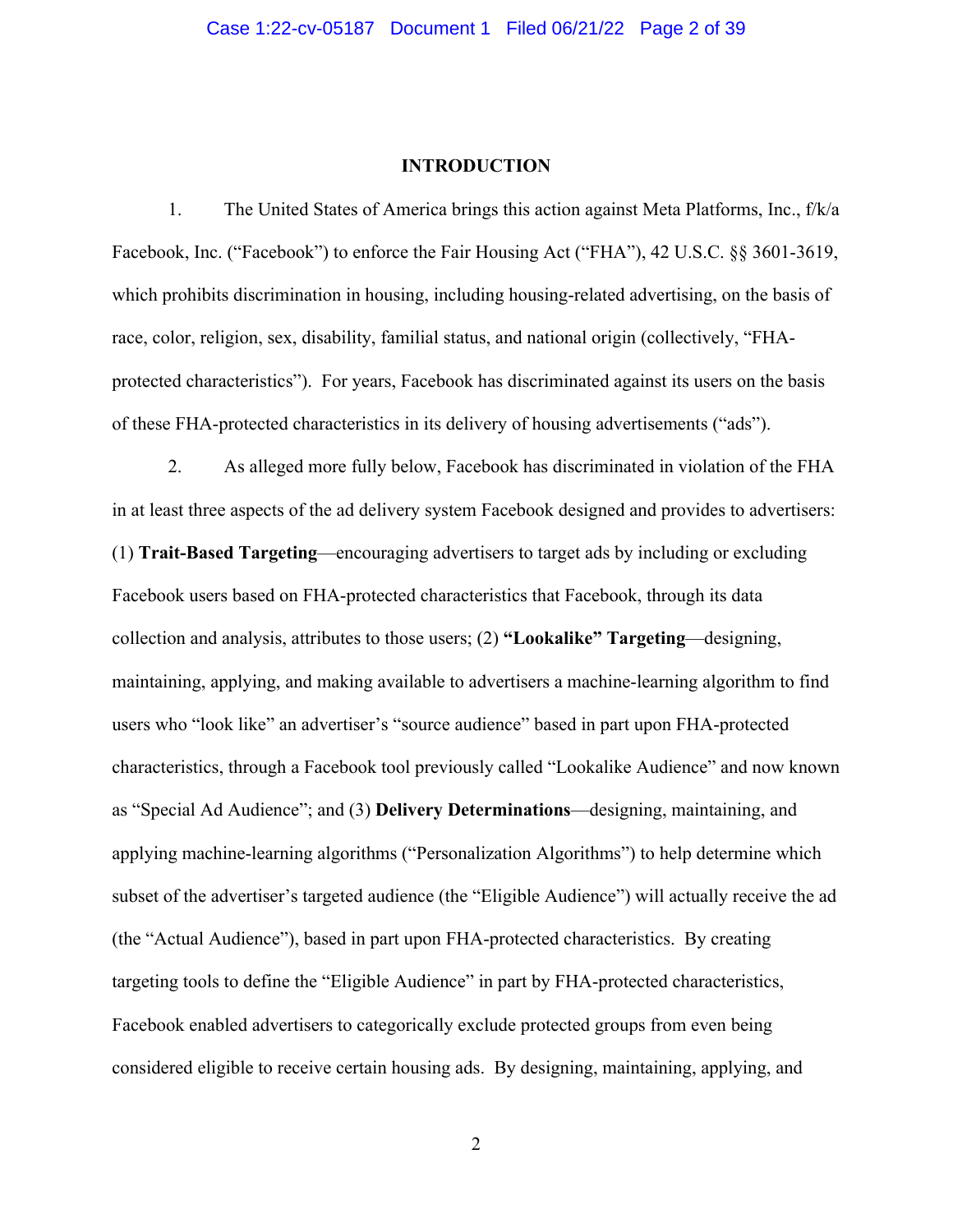## Case 1:22-cv-05187 Document 1 Filed 06/21/22 Page 3 of 39

making available to advertisers an algorithm that finds users who "look like" an advertiser's source audience based in part on FHA-protected characteristics, Facebook continues to exclude users from receiving certain housing ads based on users' FHA-protected characteristics. And by designing, maintaining, and applying algorithms that use FHA-protected characteristics to help determine who from the Eligible Audience actually receives housing ads, Facebook continues to exclude even "eligible" users from receiving information about housing opportunities.

3. First, until at least 2019, Facebook enabled and encouraged advertisers including advertisers proposing housing-related ads covered by the FHA—to use Facebookcreated categories of characteristics to target to or to exclude Facebook users from the Eligible Audience for an ad. Some of those Facebook-created categories were based on users' FHAprotected characteristics or on characteristics that are proxies for, or closely related to, FHAprotected categories. Facebook made some changes to this aspect of its ad delivery system in September 2019 as part of settling FHA claims brought by civil rights groups in this Court. *See National Fair Housing Alliance, et al. v. Facebook, Inc.*, 18 Civ. 02689 (JGK) (S.D.N.Y.) ("NFHA Lawsuit").

4. Second, Facebook invites advertisers to use its proprietary tool called "Lookalike Audiences." Facebook employs a machine-learning algorithm to analyze an advertiser's own identified audience, the "source audience," and create a "Lookalike Audience" of additional Facebook users who Facebook determines have demographics, interests, or other characteristics in common with an advertiser's source audience. Using the algorithm, Facebook identifies users who it determines most "look like" the source audience as potential targets to receive the ad and excludes users who it determines are not similar enough to the advertiser's "source audience," which is explained more fully below. Until at least 2019 for housing advertisements, Facebook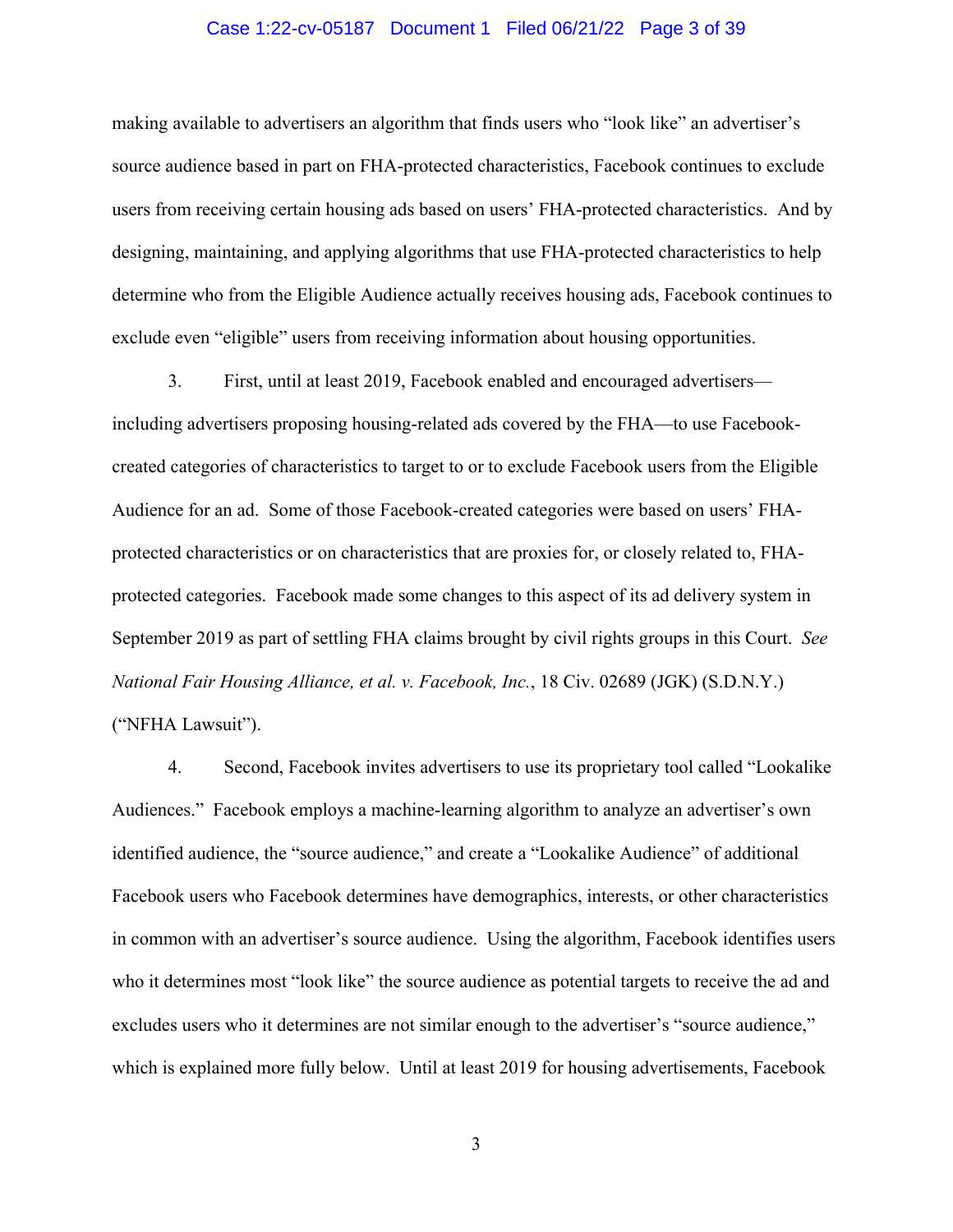## Case 1:22-cv-05187 Document 1 Filed 06/21/22 Page 4 of 39

identified "lookalike" users by considering FHA-protected characteristics like users' selfreported sex and religion in its Lookalike Audience tool to help determine whether a user "looked like" the advertiser's source audience. In 2019, Facebook modified this tool for housing ads by limiting the data that the machine-learning algorithm can use, but even the modified tool continues to construct Lookalike Audiences for housing ads based in part upon FHA-protected characteristics, including but not limited to sex.

5. Third, Facebook discriminates against users on the basis of FHA-protected characteristics through the design, maintenance, and application of its Personalization Algorithms. Facebook uses the Personalization Algorithms as part of deciding which subset of an advertiser's Eligible Audience will actually receive an ad. Specifically, Facebook designed and implemented its Personalization Algorithms to predict which Facebook users will be most likely to click on, or otherwise interact with, an ad. That prediction significantly affects whether a user will see an ad. To make that prediction, Facebook provides the Personalization Algorithms with Facebook's massive trove of user data containing, encoding, or reflecting users' protected characteristics (or information closely related to, or proxies for, those characteristics). When an FHA-protected characteristic is predictive of user engagement with certain ads, Facebook's Personalization Algorithms are designed to determine relevance based, in part, on that characteristic. Facebook's use of these algorithms also has an unlawful disparate impact on users by disproportionately steering certain housing ads away from users because of FHAprotected characteristics such as race.

6. It has been widely known—including at Facebook—that machine-learning processes like the Personalization Algorithms are susceptible to taking actions or producing effects that are unlawful when deployed in areas covered by the FHA or other civil rights laws.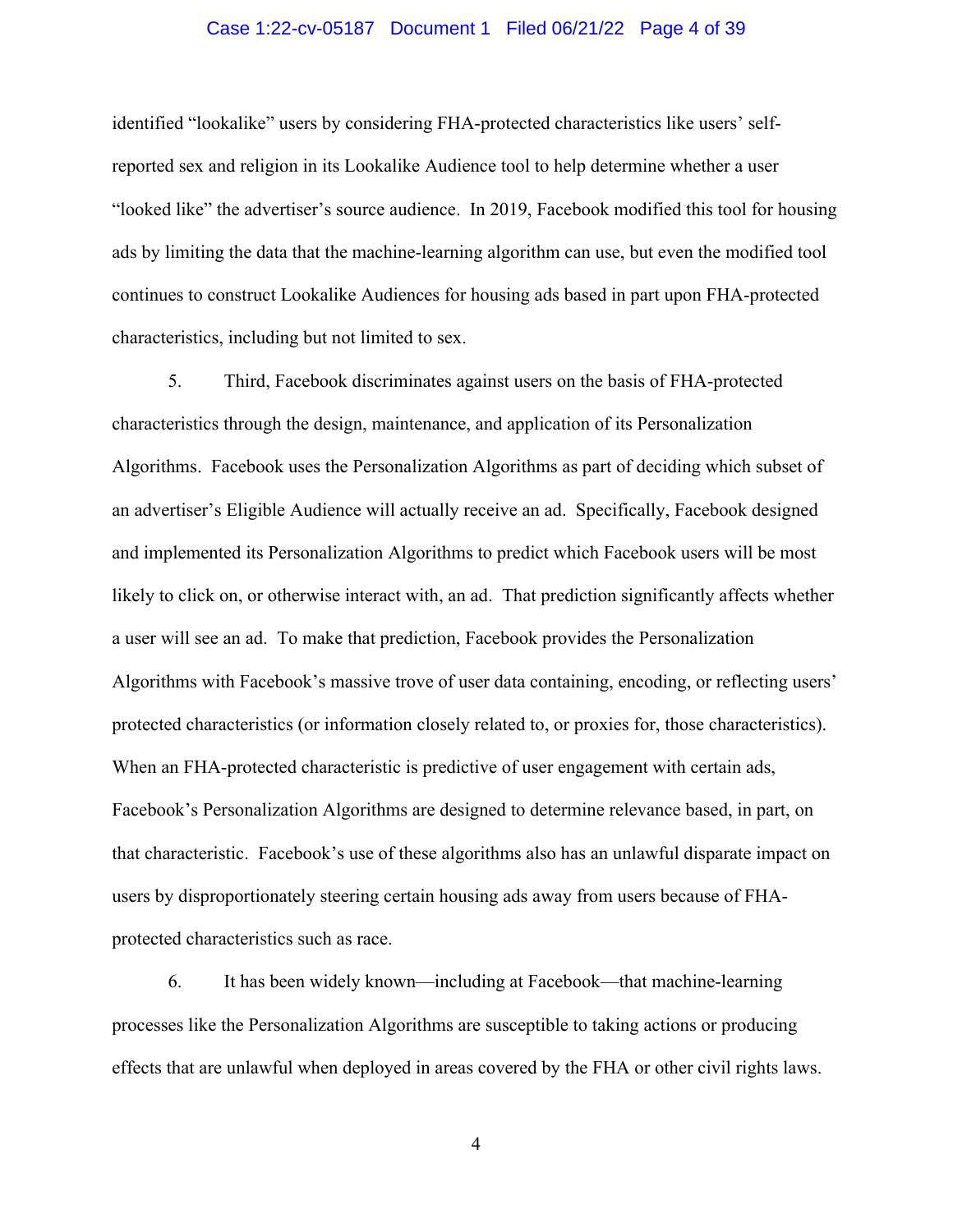#### Case 1:22-cv-05187 Document 1 Filed 06/21/22 Page 5 of 39

Despite that awareness, Facebook designed and has maintained its ad delivery system in a way that produces discriminatory outcomes, and Facebook has failed to adequately identify, avoid, mitigate, or cure the discriminatory outcomes of its system.

7. The United States files this action pursuant to 42 U.S.C. § 3612(o) following an investigation and charge of discrimination by the U.S. Department of Housing and Urban Development ("HUD"), and an election by Facebook to proceed in federal district court.

8. The United States also brings this action under 42 U.S.C. § 3614(a) because Facebook, through its ad delivery system, has engaged in a pattern or practice of prohibited discrimination. Facebook's ad delivery system also has denied rights to a group of persons and such denial raises an issue of general public importance under 42 U.S.C. § 3614(a).

#### **DEFENDANT**

9. Facebook is a social media company incorporated in Delaware that has its corporate headquarters in Menlo Park, California, and an office in New York City.

10. Facebook operates a number of web- and mobile-device-based platforms through which users can share information about themselves and on which users can view content (including advertisements) arranged or chosen for the user by Facebook.

11. Facebook, through its advertising system, enables advertisers to create audiences for their ads, and then Facebook delivers ads to users on its platforms and on Facebook-owned mobile applications ("apps"), such as Facebook, Instagram, and Messenger, as well as third-party apps enrolled in Facebook's Audience Network.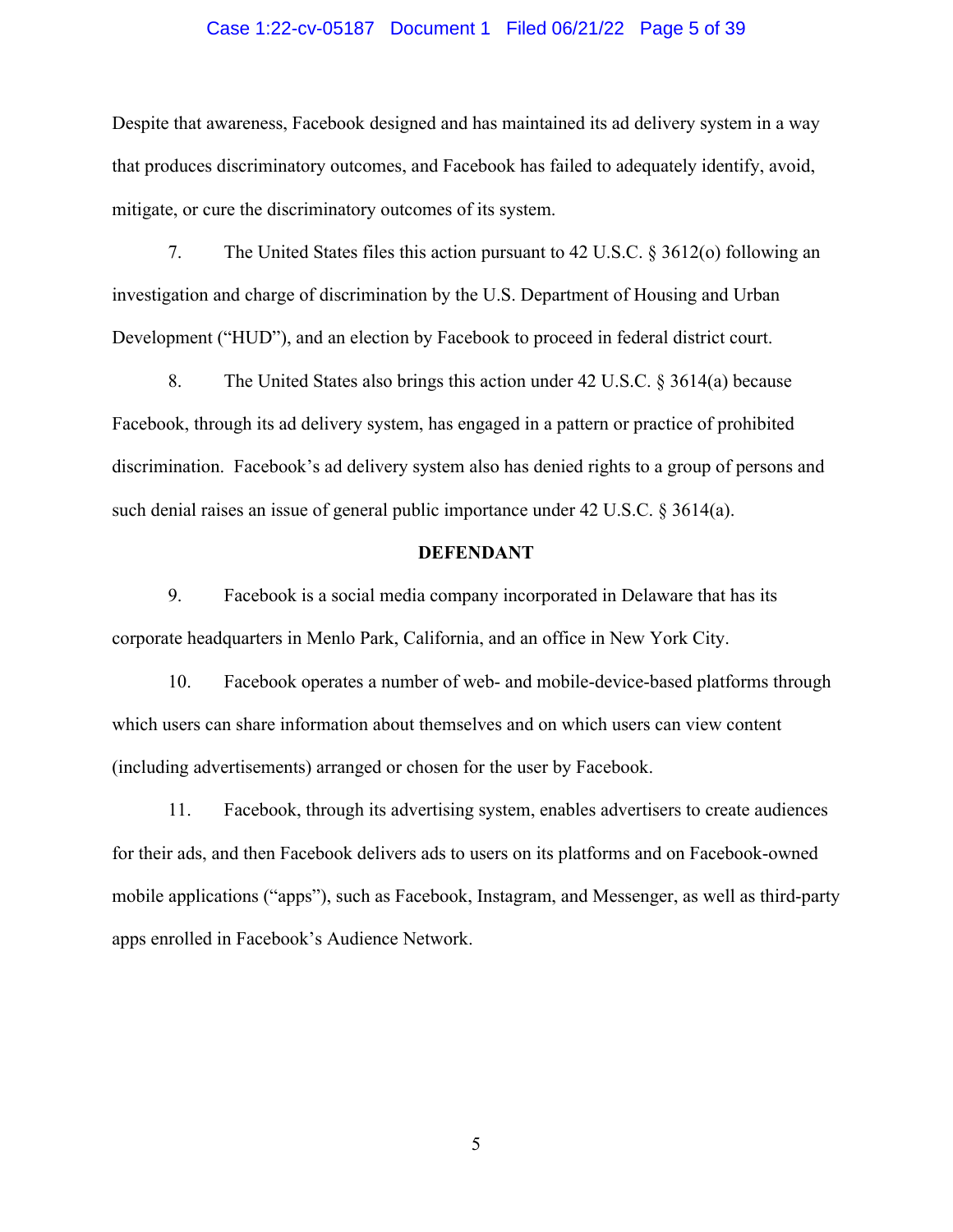#### **JURISDICTION AND VENUE**

12. This Court has subject-matter jurisdiction over this action under 28 U.S.C. § 1331 and 28 U.S.C. § 1345 because it arises under the laws of the United States and the United States brings this case as a plaintiff.

13. Venue is proper in this Court under 28 U.S.C. § 1391(a)-(b) because Facebook conducts business and delivers ads for housing and related services to millions of Facebook users within this judicial district.

## **FACTUAL ALLEGATIONS**

## **I. Facebook's Ad Delivery System**

## **A. Background**

14. Facebook has over 223 million monthly active users in the United States.

15. Facebook's website and apps allow anyone willing to provide their full name, sex (or preferred gender pronoun), cellphone number or email address, and birthday to create a user profile.

16. Facebook users can find other users—*e.g.*, individuals, businesses, or other entities—and designate them as "friends," which allows users to more easily see each other's information, including news stories and videos.

17. Facebook users also can join "Facebook Groups," which encourages users to share content related to a particular subject with other users who have joined that group.

18. Facebook delivers ads to its users in a variety of ways, one of which is a user's "News Feed." Upon logging into Facebook, a user first sees a personalized "News Feed" page, which shows material that the user or the user's friends have posted to Facebook.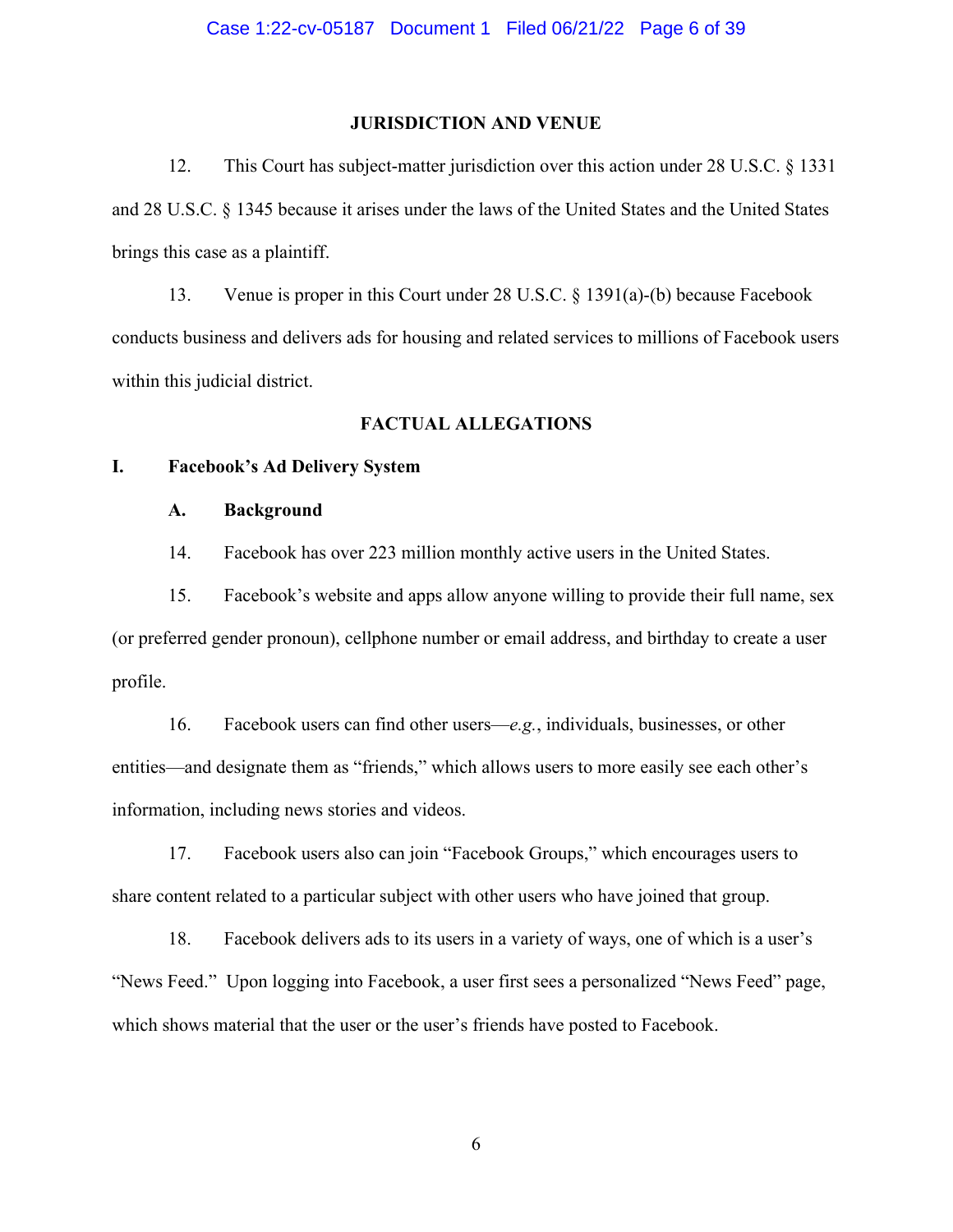## Case 1:22-cv-05187 Document 1 Filed 06/21/22 Page 7 of 39

19. Ads from different vendors, including housing-related ads, are interspersed within the News Feed. As a user scrolls up or down the News Feed, Facebook chooses and periodically places ads among or alongside content posted by the user's friends.

20. Advertising to users is the core of Facebook's business model. In 2021 Facebook received approximately \$114.9 billion in revenue from advertising.

21. Facebook generates revenue by designing and using various tools to target ads to Facebook users and then delivering ads to users that Facebook's Personalization Algorithms predict will find the ads relevant.

22. Facebook claims that it excels at matching ads to particular users through adtargeting criteria and by predicting which users will find an ad most relevant. Facebook is able to tout its skill to target ads to users because of two things: (1) the vast amount of information Facebook collects and infers about users' characteristics, up-to-date interests, and similarities or connections with other users; and (2) Facebook's Personalization Algorithms, which allow Facebook to steer ads toward users it predicts, based on its vast amount of data, are most likely to engage with the ad.

## **B. Facebook's Collection of User Data**

23. Facebook uses data it has collected and inferred about its users to attribute particular behaviors, interests, and demographics to those users. Facebook collects this data from several sources, including (1) information users must provide when signing up to use Facebook, (2) user profiles, (3) users' memberships in Facebook Groups, (4) users' creation of an "avatar" of themselves, (5) users' activity on Facebook, (6) users' activity elsewhere, including offline activity, and (7) similar information about users' "friends" on Facebook or Facebook-owned platforms. Each of these sources of user data is explained in greater detail in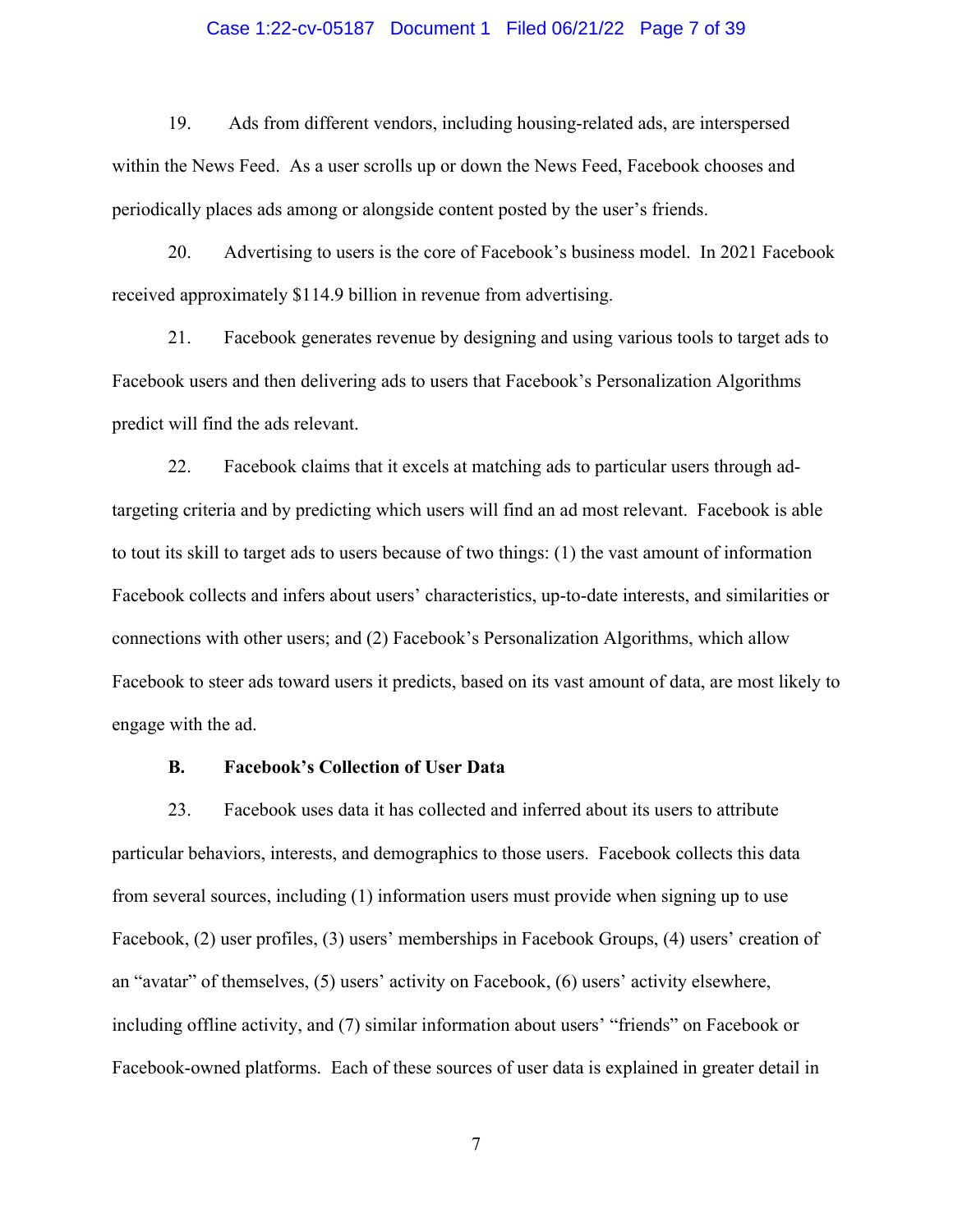## Case 1:22-cv-05187 Document 1 Filed 06/21/22 Page 8 of 39

Paragraphs 24 through 33 of this Complaint. As explained below, Facebook uses its vast amount of user data to classify the entire universe of its users into various categories—including by demographics, interests, and other characteristics—and then uses those classifications as a key element of its ad delivery system.

24. When individuals sign up for a Facebook account they must reveal their sex (or preferred gender pronouns) as a condition of accessing the site. Thus, from the first interaction with its users, Facebook has data about users' sex (or preferred gender pronoun), and Facebook uses that information as part of its ad delivery system.

25. Facebook also invites and encourages users to provide additional information in their Facebook profile, including, for example, a profile photo, religious views or affiliation, family members, and relationship status. Facebook uses this profile information in its ad delivery system.

26. Facebook also collects information about users' membership in user-created Facebook Groups. The names of some of these groups refer directly to characteristics protected under the FHA, including race and gender (*e.g.*, "Single Black Mothers" or "Asian Single Women"), national origin (*e.g.*, "United Latino Professionals"), religion (*e.g.*, "Jewish Americans" or "United Muslims"), familial status (*e.g.*, "Mothers of Young Children" or "Parents with Toddlers Support Group"), and disability (*e.g.*, "Parents in Wheelchairs" or "Person with Disability (PWD)"). Facebook uses information about users' membership in Facebook Groups as part of its ad delivery system.

27. Facebook also invites and encourages Facebook users to create their "avatar," selecting their skin color, eye shape, nose and lip shapes, and hair type or style. The following images from Facebook's website show how the avatar creation works.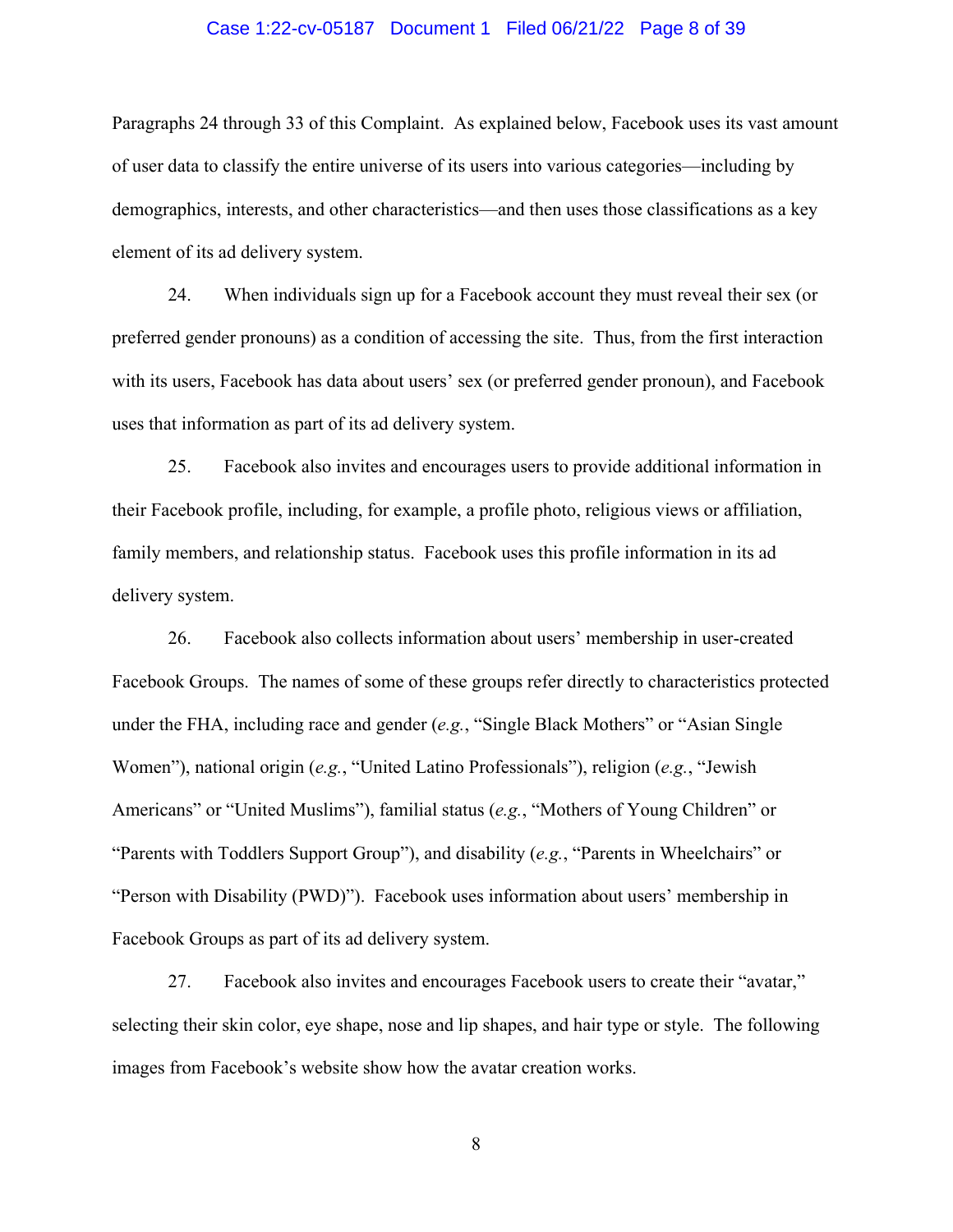





28. When the user is selecting the shape of the user's eyes, nose, and lips through the Facebook app, Facebook invites the user to open a "mirror" to display a feed from the user's device's front camera next to the avatar to help the user pick the best-matching facial features. For example: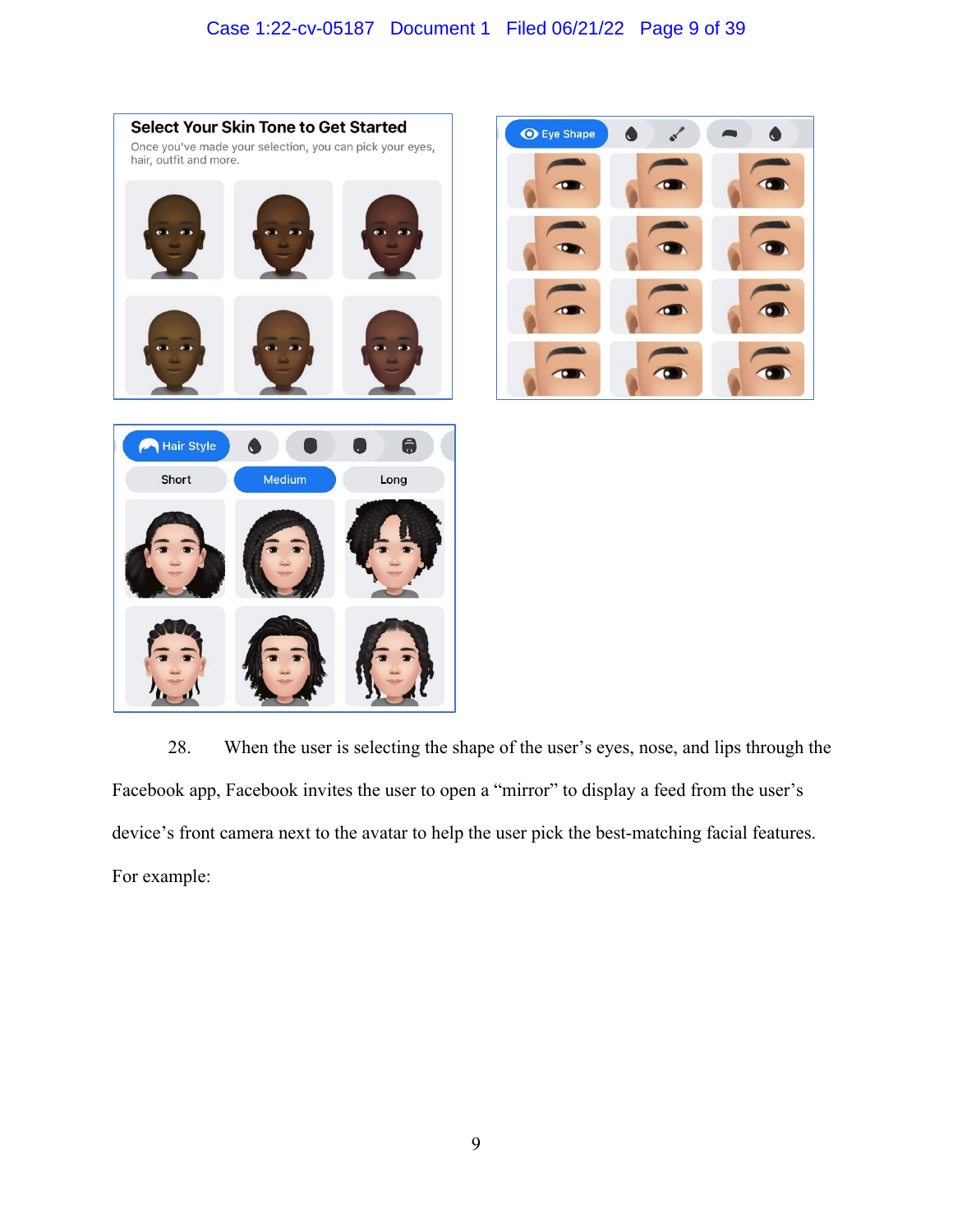

29. This information concerning the user's physical appearance becomes part of Facebook's enormous set of user data.

30. Facebook collects information about users' activity on Facebook and other Facebook-owned platforms, including Instagram, Messenger, and WhatsApp, including which accounts users follow or visit, and what content each user "likes" or shares with other users. Facebook uses information about users' activity on its platforms as part of its ad delivery system.

31. Facebook collects information about users' online activity on websites or apps that are not owned by Facebook, including the content the user visited or "liked." Facebook uses information about users' activity on other websites or apps as part of its ad delivery system.

32. Facebook also collects information about users' offline activity, such as geolocation data and purchases at or visits to brick-and-mortar stores, restaurants, or events. Facebook uses information about this offline activity as part of its ad delivery system.

33. Facebook's design as a social network means that Facebook's collection of data about each particular user includes information about the user's connected "friends," those individuals' sex (or preferred gender pronouns), user profiles, memberships in Facebook Groups,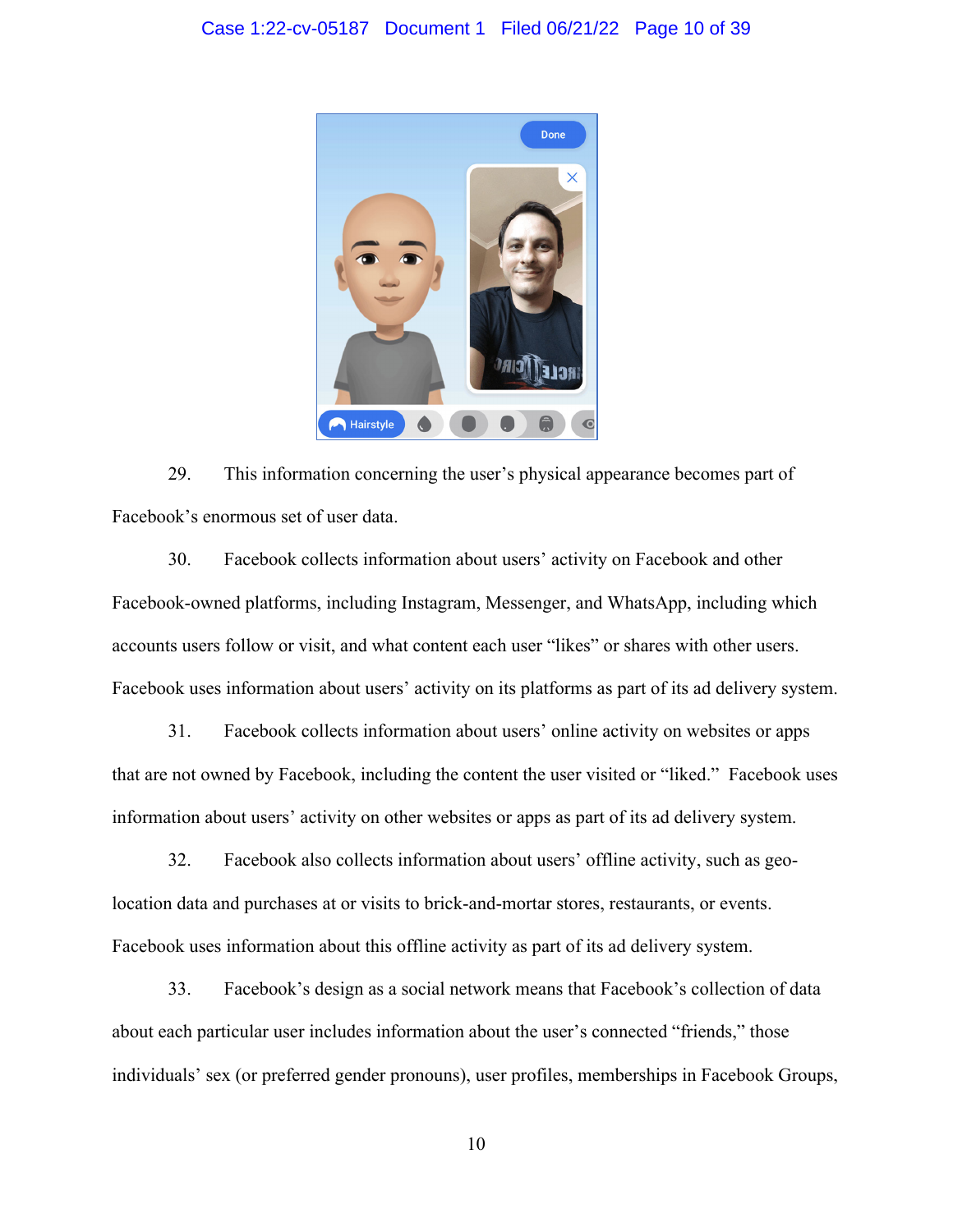## Case 1:22-cv-05187 Document 1 Filed 06/21/22 Page 11 of 39

"avatar" of themselves, activity on Facebook and other Facebook-owned platforms, activity elsewhere online, and data about offline activity. Facebook uses information about users' "friends" and connections as part of its ad delivery system.

## **C. Facebook's Analysis of User Data to Create and Deploy Its Advertising Tools**

34. Using the vast amounts of data it has about its users, Facebook uses machine learning to create, maintain, and provide a curated list of demographics, interests, and other characteristics for advertisers to choose from in targeting an ad. Facebook encourages advertisers to use its categories, asserting that they allow advertisers to identify the users most likely to find a given ad relevant. The available options, which Facebook changes as it sees fit, include categories that constitute FHA-protected characteristics or are proxies for or closely related to such characteristics.

35. For example, Facebook makes users' sex—an FHA-protected characteristic available to advertisers for ad targeting. And, until 2019, advertisers with housing-related ads were allowed to use that targeting feature, including to exclude users from an ad's Eligible Audience based on sex.

36. Facebook's classifications of users for the purpose of targeting and delivering ads also include categories that explicitly refer to users' familial status,<sup>1</sup> another FHA-protected

<sup>&</sup>lt;sup>1</sup> The FHA defines "familial status" as:

one or more individuals (who have not attained the age of 18 years) being domiciled with  $-$  (1) a parent or another person having legal custody of such individual or individuals; or (2) the designee of such parent or other person having such custody, with the written permission of such parent or other person. The protections afforded against discrimination on the basis of familial status shall apply to any person who is pregnant or is in the process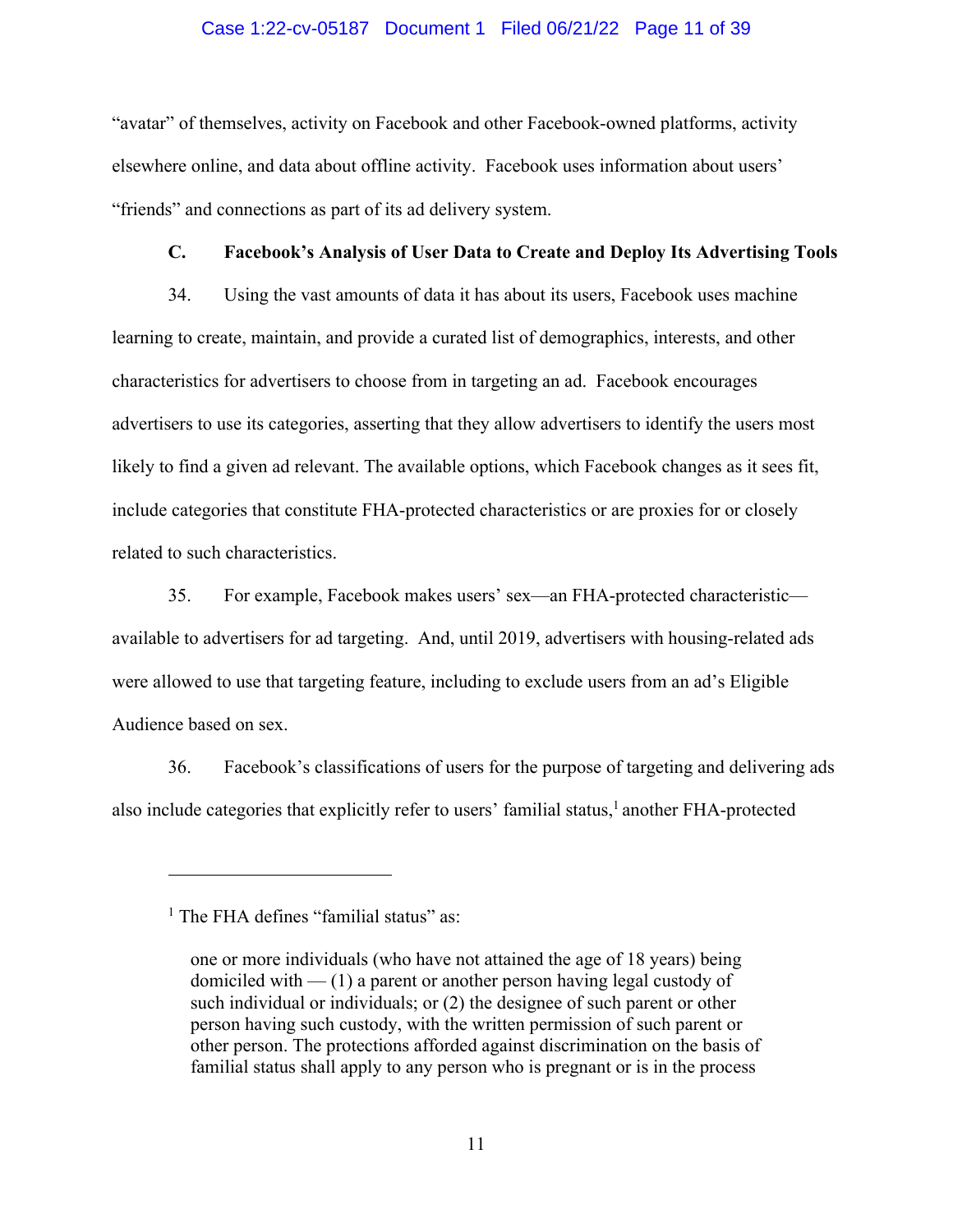## Case 1:22-cv-05187 Document 1 Filed 06/21/22 Page 12 of 39

characteristic. Among the Facebook-created classifications that reveal users' familial status are: "parents with toddlers (01-02 years)," "New Moms," "parents with preschoolers (03-05 years)," "Moms of preschool kids," "parents with early school-age children (06-08 years)," "Moms of grade school kids," "parents with preteens (08-12)," "parents with teenagers (13-18)," "Moms of high school kids," and "Moms of high school students."

37. Facebook's classifications of users for the purpose of targeting and delivering ads include, or have included in the recent past, categories that are either proxies for, or closely related to, additional FHA-protected characteristics, including race, national origin, religion, and disability.

38. For example, Facebook has classified some of its users by what it characterizes as their "multicultural affinity," which Facebook previously called "ethnic affinity." Facebook has created and deployed six "multicultural affinity" classifications: "African American (US)," "Asian American (US)," "Hispanic (US—All)," "Hispanic (US—Bilingual: English and Spanish)," "Hispanic (US—English Dominant)," and "Hispanic (US—Spanish dominant)." Facebook has touted the use of its "multicultural affinity" feature as an effective way to target ads to people of specific races or ethnicities.

39. Facebook also categorizes some of its users as having an "interest" in particular religions or religious topics, including "Judaism," "Orthodox Judaism," "Jewish culture," "Jewish holidays, "Islam," "Shia Islam," "Sunni Islam," "Islamic theology," "Christian," "Catholicism," or "Hinduism."

of securing legal custody of any individual who has not attained the age of 18 years.

<sup>42</sup> U.S.C. § 3602(k).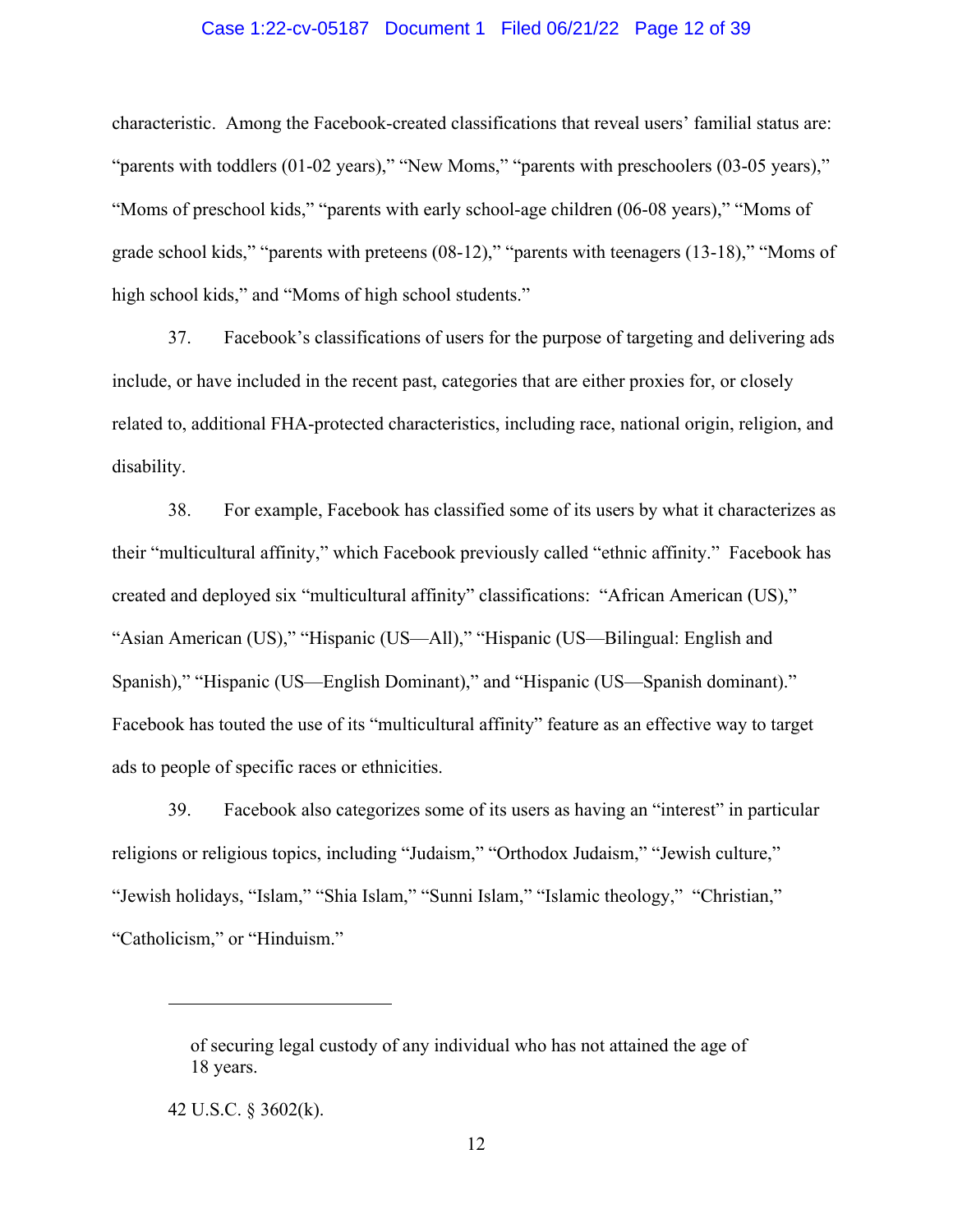## Case 1:22-cv-05187 Document 1 Filed 06/21/22 Page 13 of 39

40. Moreover, Facebook classifies some of its users as having an "interest" in various disability-related topics or groups, including "Guide Dogs for the Blind," "service animal," "special education," "Wheelchair ramp," "American Sign Language," "Autistic Self Advocacy Network," "Disabled American Veteran," "Disabled Parking Permit," or "Disability.gov."

## **II. Three Aspects of Facebook's Ad Delivery System That Violate the FHA**

41. As previously noted, this Complaint alleges unlawful discrimination in three aspects of Facebook's ad delivery system: (1) Trait-Based Targeting—encouraging advertisers to target ads by including or excluding Facebook users based on demographics, interests, or other FHA-protected characteristics that Facebook, through its data collection and analysis, attributes to those users; (2) "Lookalike" Targeting—designing, maintaining, applying, and making available to advertisers a machine-learning algorithm to find users who "look like" an advertiser's source audience, based in part upon FHA-protected characteristics, through a Facebook tool called "Lookalike Audience"; and (3) Delivery Determinations—designing, maintaining, and applying machine-learning algorithms ("Personalization Algorithms") to help determine which subset of the advertiser's targeted audience (the "Eligible Audience") will actually receive the ad (the "Actual Audience"), based in part upon FHA-protected characteristics.

# **A. Facebook's Trait-Based Targeting to Create an Eligible Audience for an Ad**

42. Facebook offers advertisers an interactive tool called "Ads Manager," which allows an advertiser to upload a proposed ad and use various Facebook-created features and tools to ask Facebook to create an Eligible Audience for the ad.

43. Facebook controls the ad targeting options available to advertisers. Despite the fact that Facebook removed some targeting options for housing ads in 2019, Facebook can still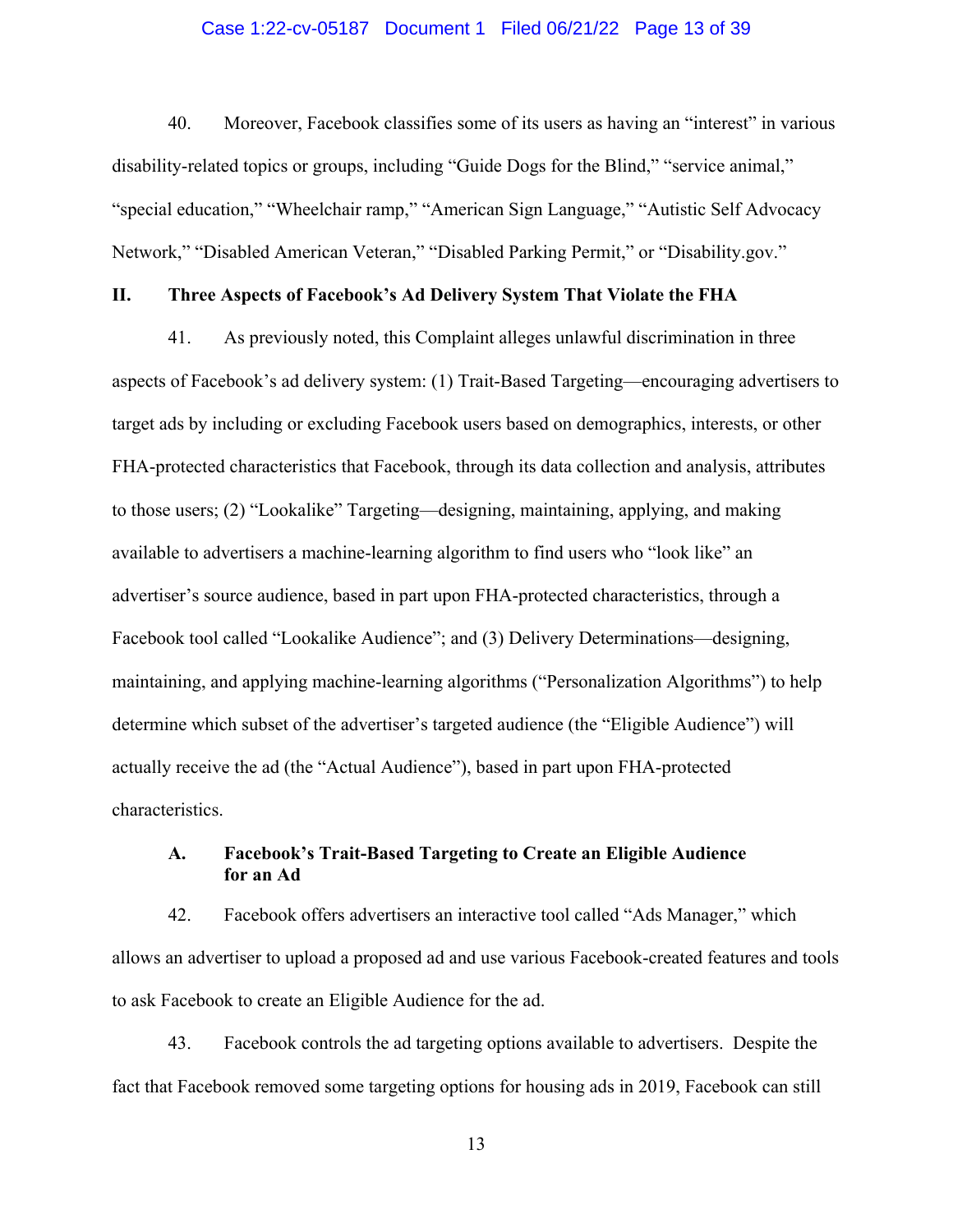## Case 1:22-cv-05187 Document 1 Filed 06/21/22 Page 14 of 39

remove, change, or limit the ad targeting options available to advertisers, and it has done so at times relevant to this action. It can limit or modify the ad targeting options specifically available to advertisers seeking to deliver housing-related ads.

44. Using Ads Manager, the advertiser defines the ad's Eligible Audience by using drop-down menus generated by Facebook, which allow an advertiser to select users for the Eligible Audience by their demographics, interests, and other characteristics, including FHAprotected characteristics or proxies for such characteristics.

45. Facebook's Ads Manager includes a "Detailed Targeting" feature. As part of Detailed Targeting, Ads Manager prompts advertisers to search for "demographics, interests[,] or behaviors" that will match up with users identified by Facebook. At least until 2019, Facebook allowed housing advertisers to target ads through Ads Manager using Facebook's "multicultural affinity" classification of users, which was available to advertisers under the "demographics" targeting option in Facebook's "Detailed Targeting" feature of Ads Manager.

46. As a potential advertiser uses Facebook's Ads Manager tool, Facebook provides real-time recommendations and feedback about the Eligible Audience that will result.

47. Using Facebook's curated categories, advertisers can craft the ad's Eligible Audience to *include* users that, according to Facebook, match particular "demographics, interests[,] or behaviors."

48. Facebook's "Detailed Targeting" options also allow advertisers to *exclude* users from the Eligible Audience based on "demographics, interests[,] or behaviors" that Facebook provides to the advertisers. At least until 2019, Facebook allowed advertisers to use its Detailed Targeting feature to exclude users from Eligible Audiences for housing-related ads based on certain characteristics protected by the FHA.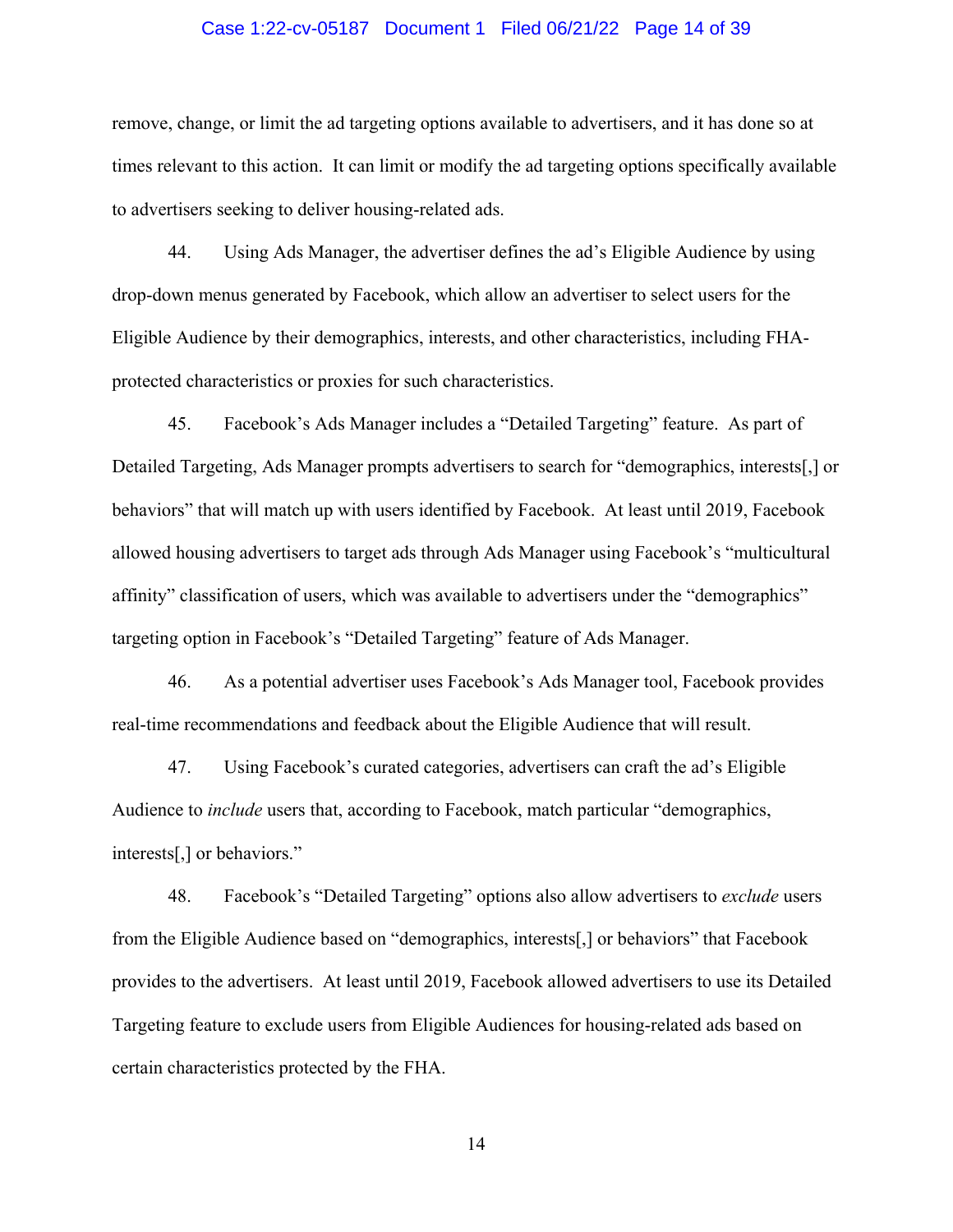## Case 1:22-cv-05187 Document 1 Filed 06/21/22 Page 15 of 39

49. These Detailed Targeting options included targeting based on Facebook's "multicultural affinity" classification of users. When confronted with allegations that its "multicultural affinity" targeting allowed housing advertisers to exclude users from housing opportunities based on their race or ethnicity, Facebook has claimed that "multicultural affinity" is not meant to track users' race or ethnicity, but rather their "interest" in a particular race or ethnicity.

50. But Facebook itself has repeatedly described its "multicultural affinity" ad targeting as race- or ethnicity-based. For instance, during a panel discussion in March 2016, a Facebook executive explained that the company's ad delivery system "ha[s] a multicultural cluster that knows who is in the African American demographic or US Hispanic or the general population," and that Facebook has used this tool to help advertisers deliver targeted, separate ads to African American, Hispanic, and White audiences.<sup>2</sup> Similarly, in an October 28, 2016 post entitled, "Driving Relevance and Inclusion with Multicultural Marketing," Facebook gave an example of how Ads Manager could help advertisers specifically target ads to Black women users on Facebook.<sup>3</sup> More generally, in a 2015 earnings call, a Facebook executive stated that by "[u]sing Facebook and Instagram ads you can target by congressional district, you can target by interest, you can target by demographics or any combination of those." (*See* Harry Davies & Danny Yadron, *How Facebook tracks and profits from voters in a \$10bn US election*, The Guardian, Jan. 28, 2016.)

<sup>&</sup>lt;sup>2</sup> The audio of the discussion is available at https://soundcloud.com/officialsxsw/big-boxoffice-marketing-films-in-a-mobile-world-sxsw-interactivefilm-2016, at 28:00–29:30.

<sup>3</sup> https://www.facebook.com/business/news/driving-relevance-and-inclusion-withmulticultural-marketing.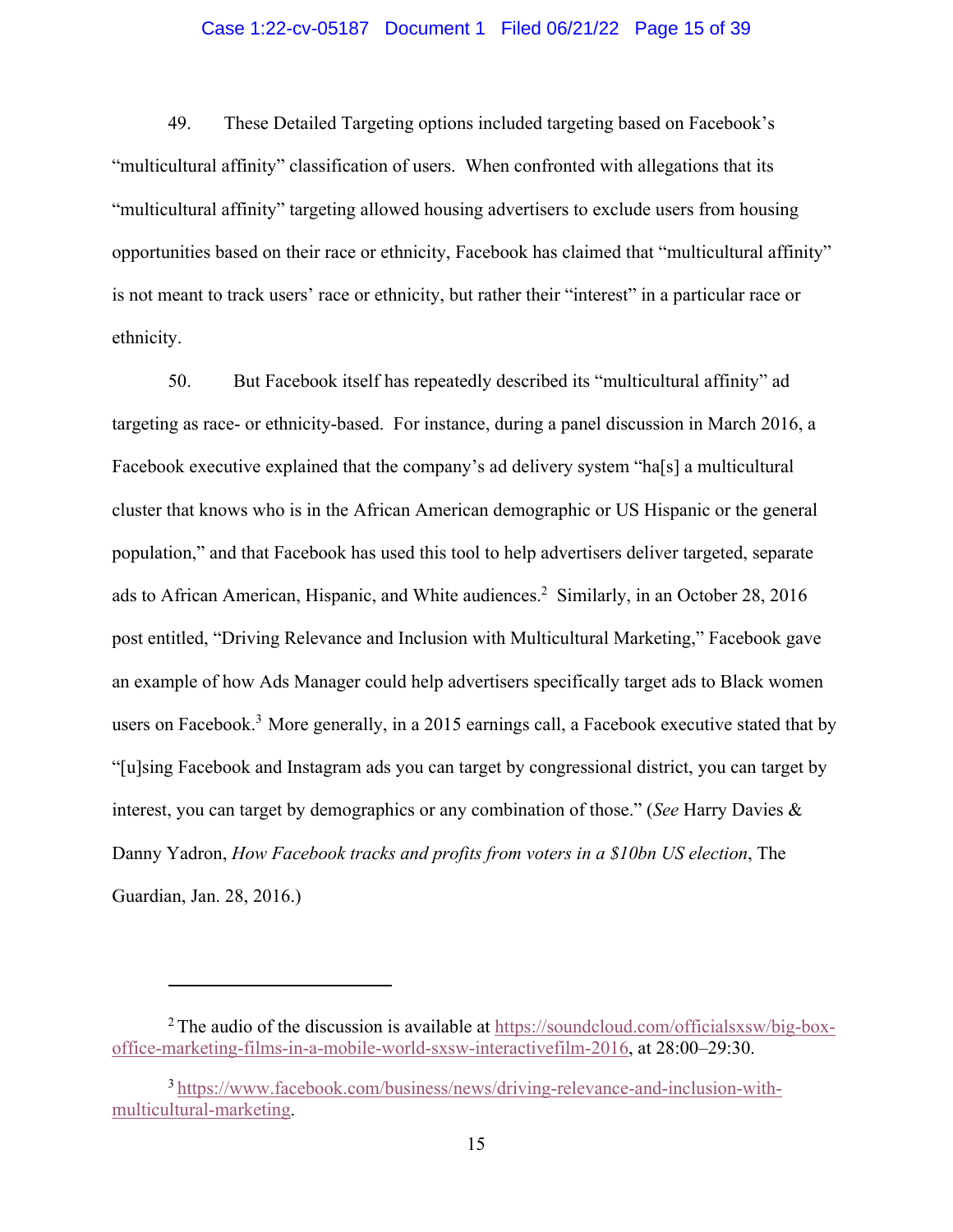## Case 1:22-cv-05187 Document 1 Filed 06/21/22 Page 16 of 39

51. *Targeting Based on Sex:* Prior to 2019, Facebook provided housing-related advertisers a toggle button that allowed them to exclude all female users or all male users from the Eligible Audiences for ads. That feature is still available for ads that are not identified by the advertiser or by Facebook as related to housing, credit, or employment.

- a. In January and February 2018, for example, Facebook approved requests from would-be housing advertisers to include only men or only women in the Eligible Audiences, thereby excluding all Facebook users of a particular sex from seeing the housing ads.
- b. HUD's investigation confirmed that Facebook allowed advertisers to exclude all men or all women from the Eligible Audience for a housing ad. As part of its investigation, HUD tested the "Ads Manager" tool and was able to exclude women from a proposed ad audience by simply selecting "men" on the gender toggle button in Ads Manager. At no point during the ad creation process did Facebook alert HUD that the test ads, if posted, would violate the FHA or Facebook's anti-discrimination policies.

52. *Targeting Based on Familial Status*: Facebook approved ads in which the wouldbe advertisers excluded users based on their familial status.

> a. In November 2017, for example, Facebook approved ads for rental housing for which the advertisers asked Facebook to exclude users from the Eligible Audience if they were classified as "Moms," "New Moms," "Moms of preschool kids," "Moms of grade school kids," "Moms of high school kids," and "Parents (All)."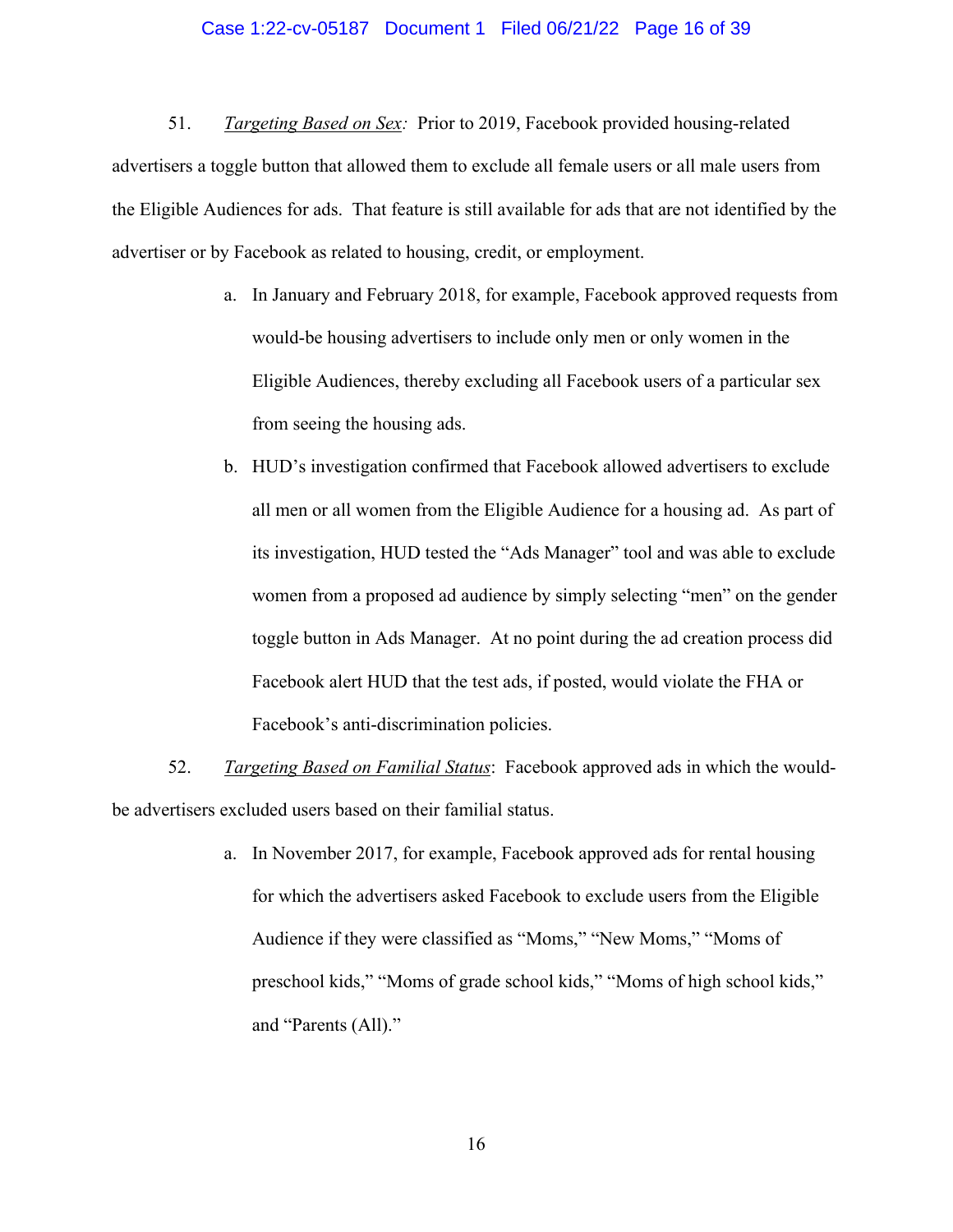- b. Facebook's approval of these ads was widely publicized, and Facebook was aware of it no later than November 29, 2017, when it claimed it had addressed the issue.
- c. Nonetheless, in January and February 2018, Facebook approved housing ads in which would-be housing advertisers asked Facebook to exclude from the Eligible Audience those Facebook users in the following demographic groups: "parents with toddlers (01-02 years)," "parents with preschoolers (03-05 years)," "parents with early school-age children (06-08 years)," "parents with preteens (08-12)," and "parents with teenagers (13-18)."
- d. HUD's investigation also showed that Facebook allowed advertisers to exclude users based on their familial status. As part of its investigation, HUD tested the "Ads Manager" tool and was able to exclude users whom Facebook had classified as a member of the "Mommy" demographic. At no point during the ad creation process did Facebook alert HUD that the test ads, if posted, would violate the FHA or Facebook's anti-discrimination policies.

53. At least prior to 2019, Facebook also allowed advertisers to exclude users from seeing housing-related ads based on classifications that are proxies for, or closely related to, FHA-protected characteristics.

54. *Targeting Related to Race and National Origin*: Facebook has approved ads in which the would-be advertisers excluded users based on classifications that are proxies for, or at least closely related to, race and national origin.

> a. As early as October 2016, Facebook approved housing-related ads for which advertisers had excluded from the Eligible Audience those users whom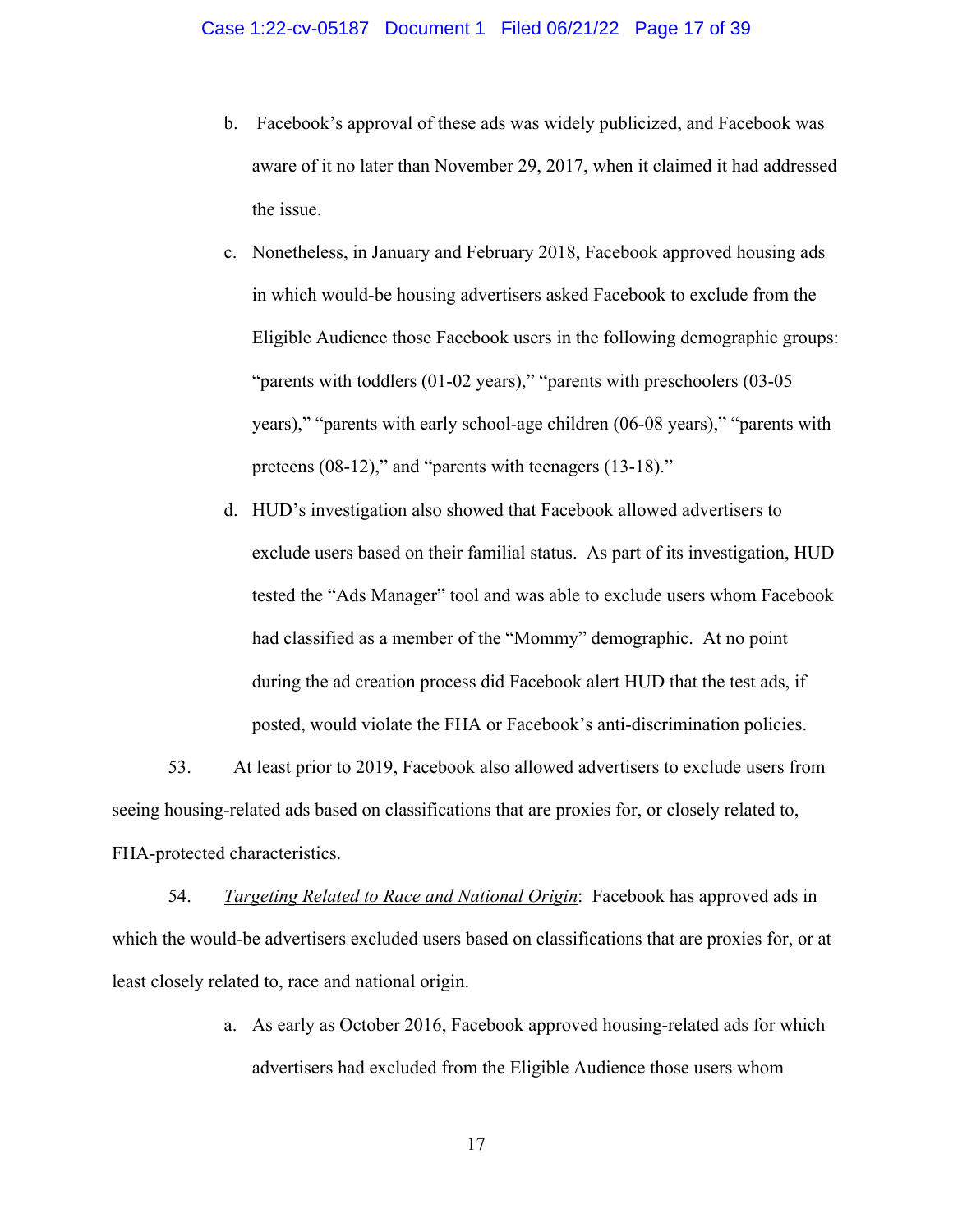#### Case 1:22-cv-05187 Document 1 Filed 06/21/22 Page 18 of 39

Facebook characterized as having an "African American (US)," "Asian American (US)," or "Hispanic (US—Spanish dominant)" "ethnic affinity."

- b. Facebook acknowledged in November 2016 that its ad delivery system allowed housing advertisers to use "ethnic affinity marketing," but claimed that it would disable that feature for housing-related ads.
- c. In February 2017, Facebook claimed that it "would build an automated system to spot ads that discriminate illegally." As part of that automated system, Facebook stated that it would require housing advertisers "to 'self-certify' that their ads were compliant with anti-discrimination laws."
- d. Sometime between November 2016 and November 2017, Facebook changed the "ethnic affinity" label to "multicultural affinity" in its Detailed Targeting function, but these classifications otherwise remained the same.
- e. Despite Facebook's pledges to stop the discrimination, Facebook approved rental housing ads in November 2017 in which the advertisers asked Facebook to exclude from the Eligible Audience the users whom Facebook classified as having one of the following "multicultural affinities": "African American (US)," "Asian American (US)," "Hispanic (US—Spanish dominant)," or "Hispanic (US—Bilingual)."
- f. HUD's investigation found similar results. As part of its investigation, HUD tested the "Ads Manager" tool and was able to exclude from the Eligible Audience for a housing ad those users whom Facebook classified as having an "African American (US)" "multicultural affinity." At no point during the ad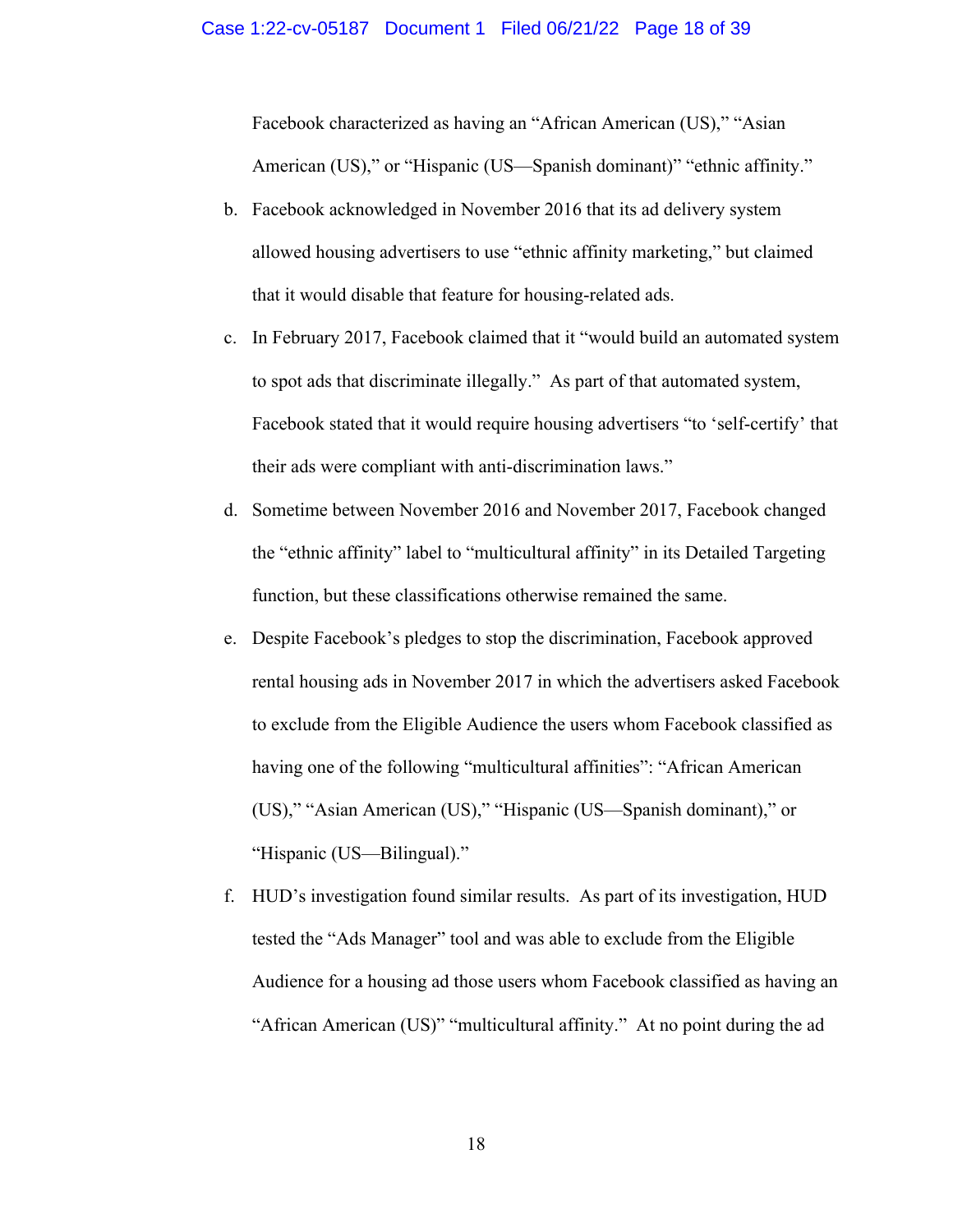#### Case 1:22-cv-05187 Document 1 Filed 06/21/22 Page 19 of 39

creation process did Facebook alert HUD that the test ads, if posted, would violate the FHA or Facebook's anti-discrimination policies.

55. *Targeting Related to Religion*: Facebook has approved ads in which the would-be advertisers excluded users based on classifications that are proxies for, or closely related to, religion.

- a. In November 2017, for example, Facebook approved rental housing ads in which the advertisers asked Facebook to exclude from the Eligible Audience those users whom Facebook had classified as having an "interest" in certain religions or religious topics, including "Judaism," "Hasidic Judaism," "Orthodox Judaism," "Conservative Judaism," "Reform Judaism," "The Jewish Home," "Shia Islam," "Sunni Islam," "Catholicism," "Protestantism," "Bible," "Christianity," "Christian," "Lutheranism," or "Jesus."
- b. HUD's investigation found similar results. As part of its investigation, HUD tested the "Ads Manager" tool and was able to exclude from the Eligible Audience for housing ads those users whom Facebook had classified as having an interest in Islam, Hinduism, and Judaism. At no point during the ad creation process did Facebook alert HUD that the test ads, if posted, would violate the FHA or Facebook's anti-discrimination policies.

56. *Targeting Related to Disability*: Facebook has approved ads in which the wouldbe advertisers excluded users based on classifications that are proxies for, or closely related to, disability.

> a. In November 2017, Facebook approved rental housing ads in which the advertisers asked Facebook to exclude from the Eligible Audience those users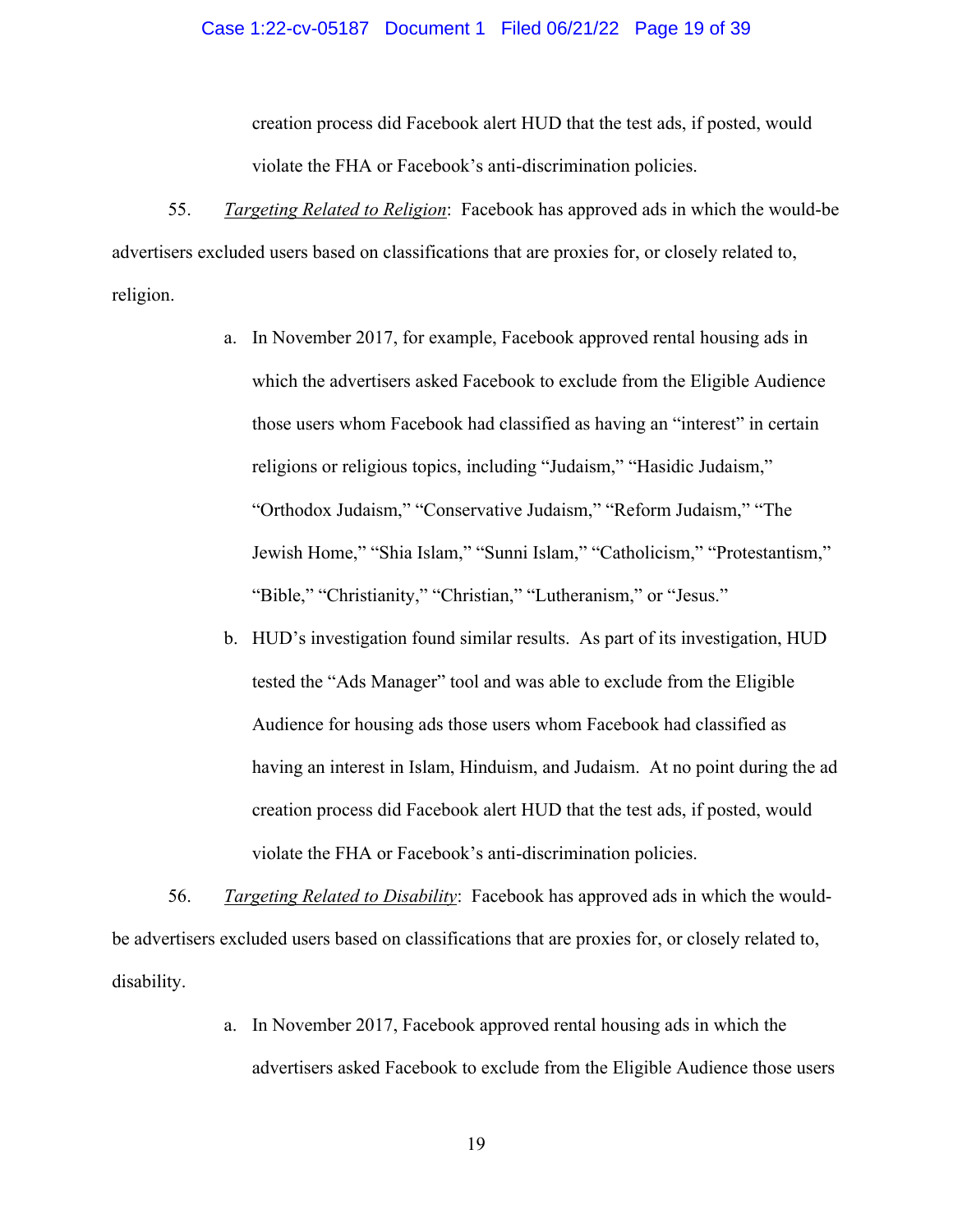whom Facebook had classified as having an "interest" in "Braille," "The Guide Dogs for the Blind Association," "Guide Dogs for the Blind," "Wheelchair accessible van," "Wheelchair ramp," or "American Sign Language."

- b. In January and February 2018, Facebook approved housing ads in which would-be housing advertisers asked Facebook to exclude from the Eligible Audience those Facebook users whom Facebook classified as having an "Interest in Disabled American Veteran," "Interest in Disabled Parking Permit," or "Interest in Disability.gov."
- c. HUD found that it was able to exclude from the Eligible Audience those Facebook users whom Facebook classified as having an interest in topics such as "service animal," "special education," or the "Autistic Self Advocacy Network." At no point during the ad creation process did Facebook alert HUD that the test ads, if posted, would violate the FHA or Facebook's antidiscrimination policies.

57. Facebook's approvals of these discriminatory ads were published in news reports, were alleged in the NFHA Lawsuit, and were summarized by HUD in determining that Facebook violated the FHA. Facebook was aware of these reports that it approved these discriminatory ads.

58. In the NFHA Lawsuit, which was filed in March 2018, several civil rights organizations alleged that Facebook's ad delivery system violated the FHA as well as other civil rights laws, including by creating and providing ad targeting options (such as those described above) in connection with ads relating to housing. The parties resolved the NFHA Lawsuit with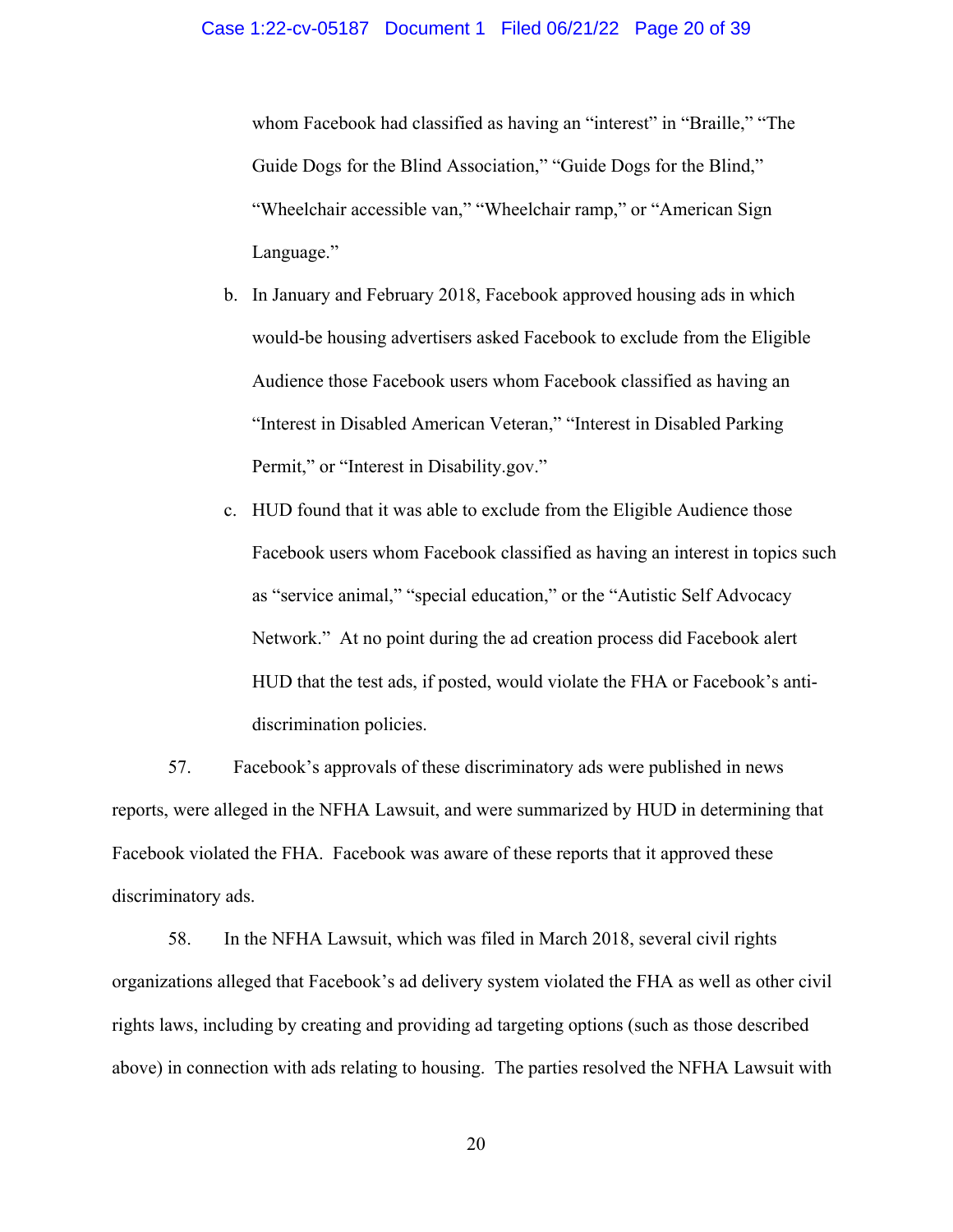## Case 1:22-cv-05187 Document 1 Filed 06/21/22 Page 21 of 39

a settlement agreement filed with and entered by this Court in March 2019. As part of the settlement, Facebook agreed to remove certain discriminatory targeting options for housing, employment, and credit advertisers.

59. Although Facebook has made some changes to the targeting options available for housing, credit, and employment ads, these changes have been insufficient to stop discriminatory ad targeting. As alleged above, *after* Facebook had claimed that it changed its system to address discriminatory ad targeting, would-be advertisers still were able to select targeting options Facebook claimed it had removed. In April 2021, advertisers were able to target credit ads using targeting options that Facebook had previously claimed were prohibited. Facebook still has no effective mechanism to ensure that it properly identifies housing advertisements and that targeting options based on FHA-protected characteristics are not available for such ads. Thus, Facebook's purported changes to date have been insufficient to stop discriminatory ad targeting, and those changes could be easily reversed.

60. Facebook, through its design and its use of ad targeting categories based on user demographics or other characteristics, has intentionally discriminated on the basis of race, color, religion, sex, disability, familial status, and national origin. Until recently, Facebook intentionally relied on information about, or closely related to, users' FHA-protected characteristics to create its ad targeting categories and also to identify users to include in or exclude from ad audiences. Facebook encourages, facilitates, and implements discriminatory decisions by advertisers to exclude users from Eligible Audiences. Facebook intentionally created user categories based upon protected characteristics and acquiesced in, and was deliberately indifferent to, discriminatory decisions by advertisers to exclude users from Eligible Audiences using Facebook's tools.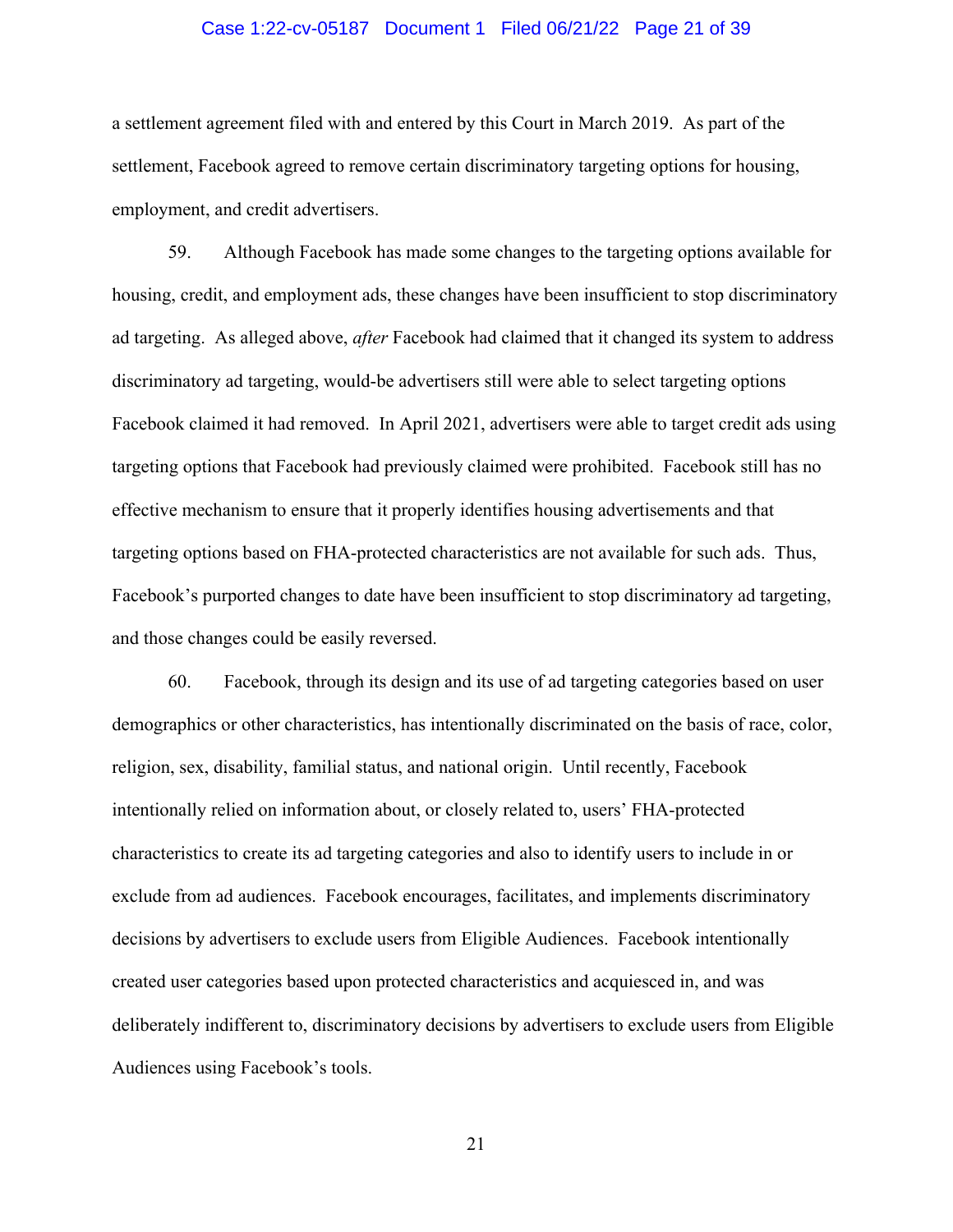## Case 1:22-cv-05187 Document 1 Filed 06/21/22 Page 22 of 39

61. Facebook's design and its use of ad targeting categories based on user demographics or other characteristics have a disparate impact on the basis of FHA-protected categories on users' opportunities to see housing-related ads. The way Facebook designed and uses ad targeting categories based on, or closely related to, FHA-protected characteristics in connection with housing-related ads is neither justified by business necessity nor necessary to achieve any substantial, legitimate, nondiscriminatory interests. Even if it were, Facebook could achieve its interests in maximizing its revenue and providing relevant ads to users through less discriminatory means.

## **B. Discrimination in Creating the "Lookalike Audience"**

62. With the Lookalike Audience tool, Facebook must first create a "source audience" through its Custom Audience option. Facebook can create a Custom Audience in one of four ways. Specifically, the advertiser selects one among the following options:

- a. Website Custom Audience: if the advertiser has embedded a Facebook "pixel" in the advertiser's website, Facebook tracks activity on that site and can create a Custom Audience of users who have, among other things, recently visited the site;
- b. App Custom Audience: if the advertiser uses Facebook's software development kit to share data from the advertiser's app with Facebook, Facebook can create a Custom Audience of users who have installed the advertiser's app or engaged with it in a particular way;
- c. Personal Identifier Custom Audience: the advertiser can send to Facebook personally identifiable information, such as email addresses, phone numbers,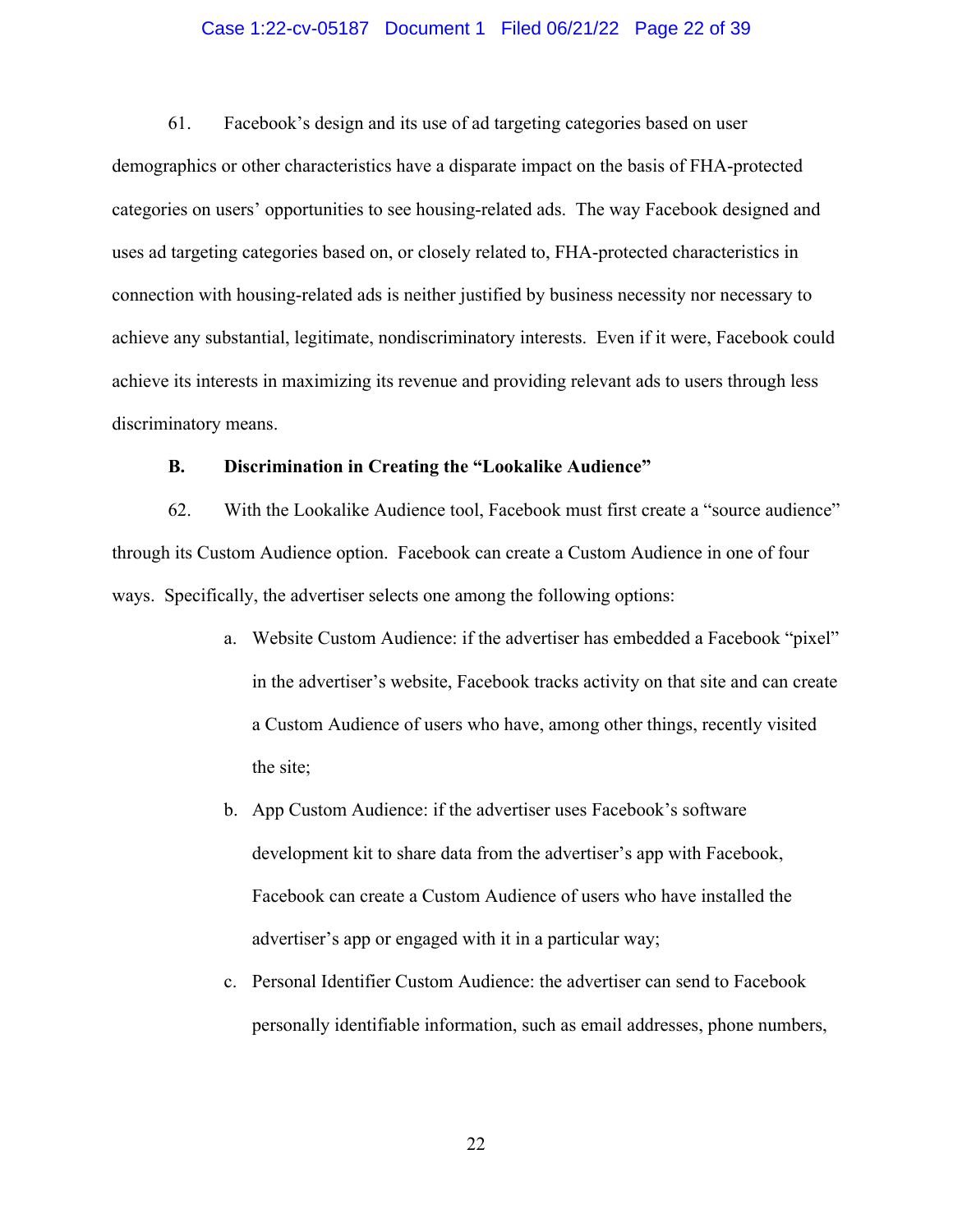or home addresses, of those it would like to target ads to, to the extent they are users of Facebook platforms;

d. Engagement Custom Audience: Facebook can create a Custom Audience of users who have engaged with the advertiser's content on Facebook or Instagram.

Facebook's creation of a Custom Audience using the first three methods requires an additional step. Facebook must match the information used to identify the Custom Audience—the data Facebook collects from its pixel (for a Website Custom Audience), from the data individuals provide to the advertiser's app (for an App Custom Audience), or from the personally identifiable information provided by the advertiser (for a Personal Identifier Custom Audience)—against the data Facebook has collected about the users of Facebook platforms to identify the users who match the criteria for the Custom Audience. Once the advertiser selects one of these four options, that pool of Facebook users forms the source audience.

63. Next, the advertiser can then direct Facebook to either deliver the housing ad exclusively to the users in the source audience, or deliver the housing ad to users who "look like" the source audience.

64. To identify users who most "look like" the source audience, Facebook employs a machine-learning algorithm. As Facebook explains: "A lookalike audience uses an existing Custom Audience you select for its source audience. To create a lookalike audience, our system leverages information such as demographics, interests and behaviors from your source audience to find new people who share similar qualities. When you use a lookalike audience, your ad is delivered to that audience of people who are similar to (or 'look like') your existing customers."4

<sup>4</sup> https://www.facebook.com/business/help/164749007013531.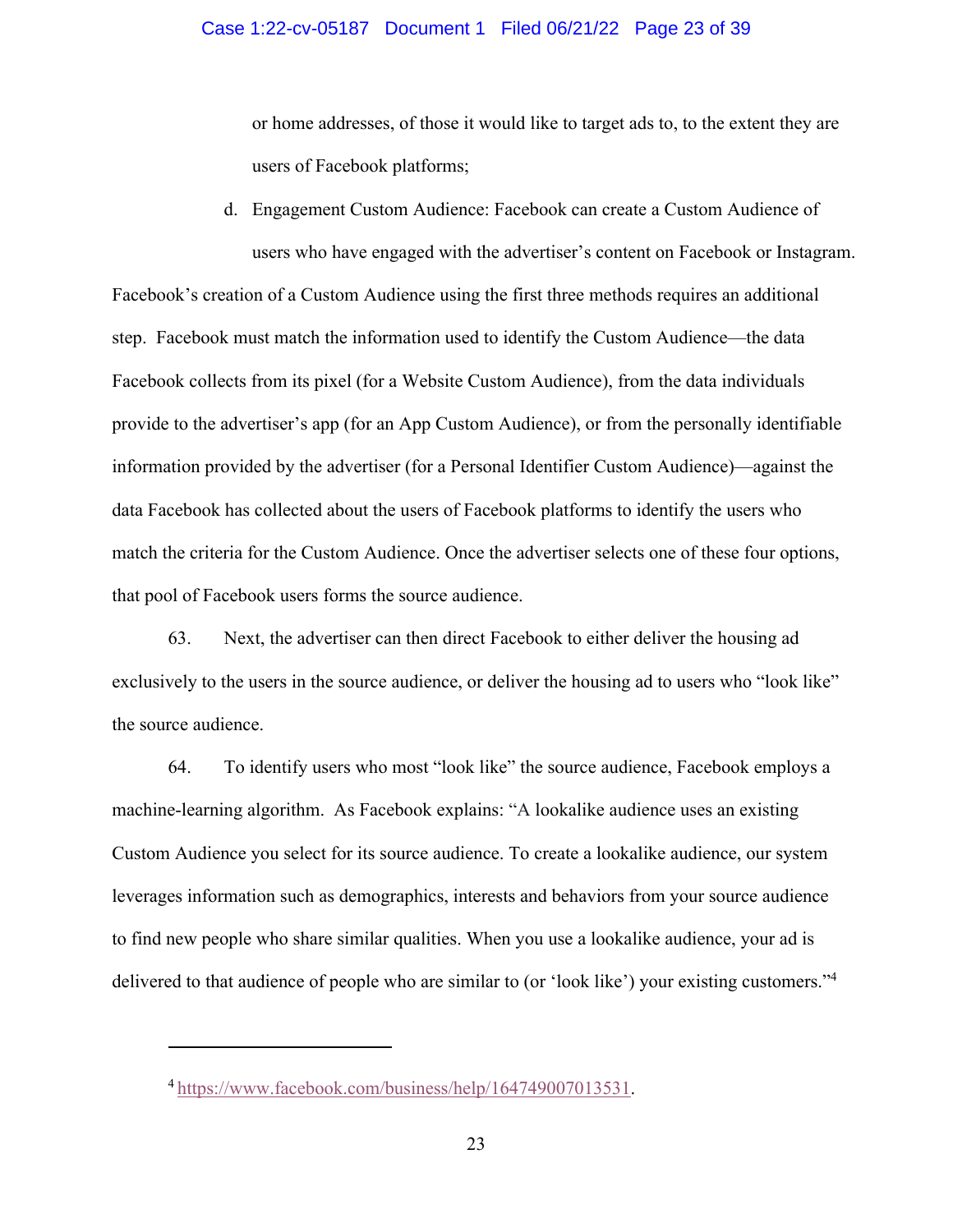## Case 1:22-cv-05187 Document 1 Filed 06/21/22 Page 24 of 39

65. Typically, the "Lookalike Audience" is significantly larger than the source audience provided by the advertiser. For example, an advertiser might provide to Facebook the personally identifiable information of its 100 best customers to serve as the source audience, and Facebook would use its machine-learning algorithm to analyze the source audience with the objective of creating a Lookalike Audience of many more Facebook users who would be potential targets to receive the ad.

66. Facebook designed the machine-learning algorithm that it uses to create Lookalike Audiences. Facebook can choose what data it gives the algorithm in order to analyze the advertiser's source audience and to seek out the additional Facebook users who "look like" the source audience. In a 2014 earnings call, a Facebook executive explained that the purpose of the Lookalike Audience tool was to identify "customers who share characteristics, age, demo[graphic]s, likes, interests with current customers."

67. Facebook acknowledged in 2018 and 2019 that the Lookalike Audience tool used the demographics of its users—including race, sex, religions, age, zip codes, and Facebook Group membership, among other categories—in selecting the Lookalike Audiences to whom to deliver ads.

68. As part of the NFHA settlement, Facebook agreed that by September 2019 it would no longer consider users' sex, religious views, Facebook Group membership, age, and zip code as part of its Lookalike Audience tool for housing, credit, and employment ads. For these types of ads, Facebook agreed to design a new version of the "Lookalike Audience" tool, now called "Special Ad Audience." Facebook claimed that its Special Ad Audience tool would "not consider age, gender, relationship status, religious views, school, political views, interested in [*sic*], or zip code."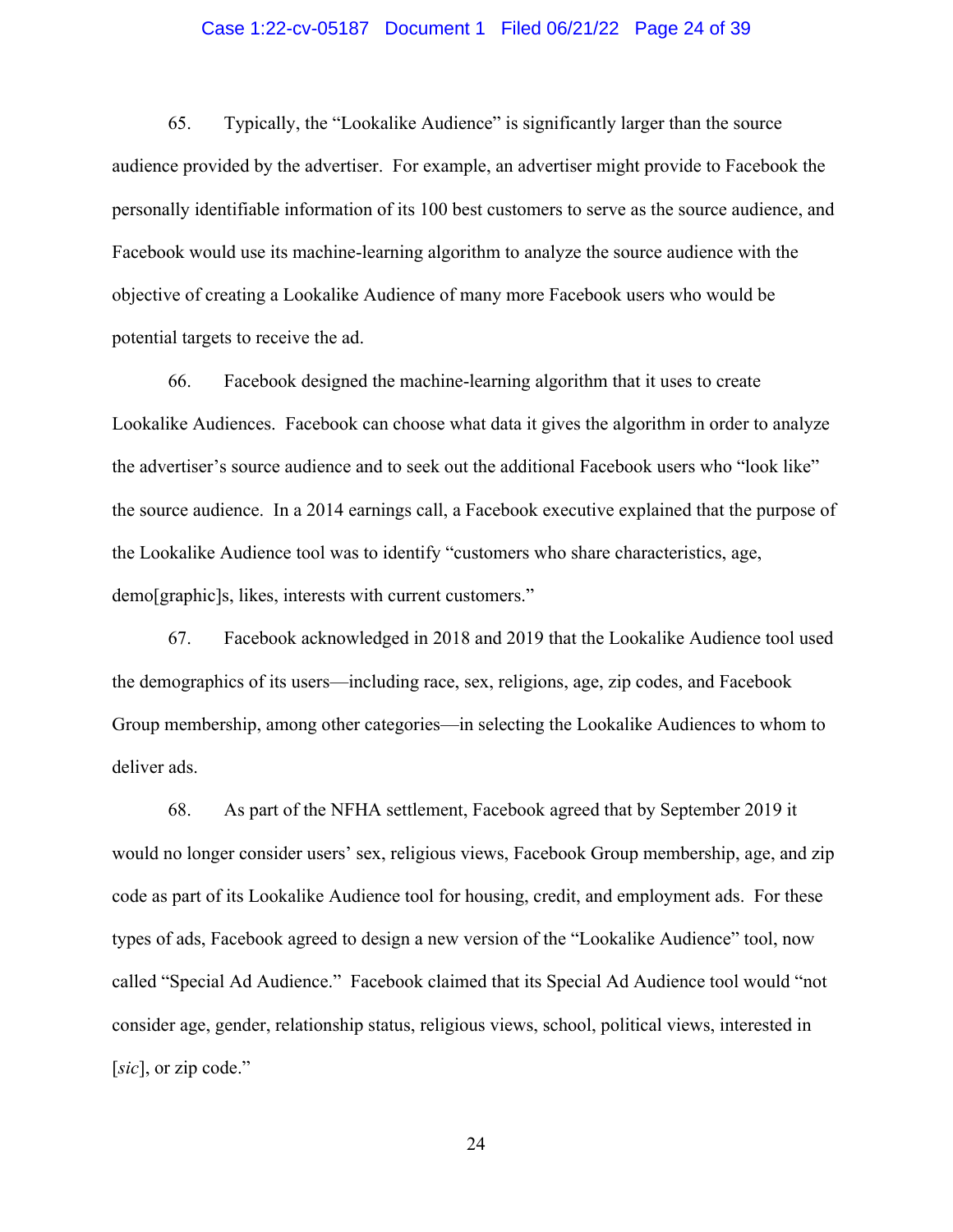## Case 1:22-cv-05187 Document 1 Filed 06/21/22 Page 25 of 39

69. Despite Facebook's pledge, testing has revealed that the "Special Ad Audience" tool generated audiences based, at least in part, on sex for housing, credit, and employment ads. The testing showed, for example, that where an advertiser included only men in its source audience, the group of users to whom the old version of the Lookalike Audience tool delivered the ad was 99% male. The results were almost as stark when the advertiser used the new Special Ad Audience tool for its all-male source audience. Applying that new tool, Facebook still delivered the ad to an audience that was more than 95% male. This result occurred despite Facebook's representation that its Special Ad Audience tool does not use age, gender, and other demographics, behaviors, or interests. Facebook is aware of these results, which were published in an academic paper in December 2019.

70. Facebook was aware that removing certain variables from its algorithms likely would not correct the discriminatory ad delivery resulting from Facebook's Lookalike Audience tool. Specifically, Facebook employees acknowledged in 2018 that removing protected characteristics as inputs to Facebook's algorithm was insufficient, because its algorithm would nevertheless skew delivery along the lines of protected characteristics.

71. Facebook, through its design and its use of the Lookalike Audience and Special Ad Audience tools, intentionally discriminates based upon FHA-protected characteristics such as sex. Before 2019, Facebook elicited among other things the sex of its users and input that information into the Lookalike Audience tool. After 2019, while Facebook no longer directly inputs this information into its Special Ad Audience and Lookalike Audience tools, Facebook continues to rely upon its vast trove of user data to create the audiences for housing ads. FHAprotected characteristics are related to and encoded within this user data.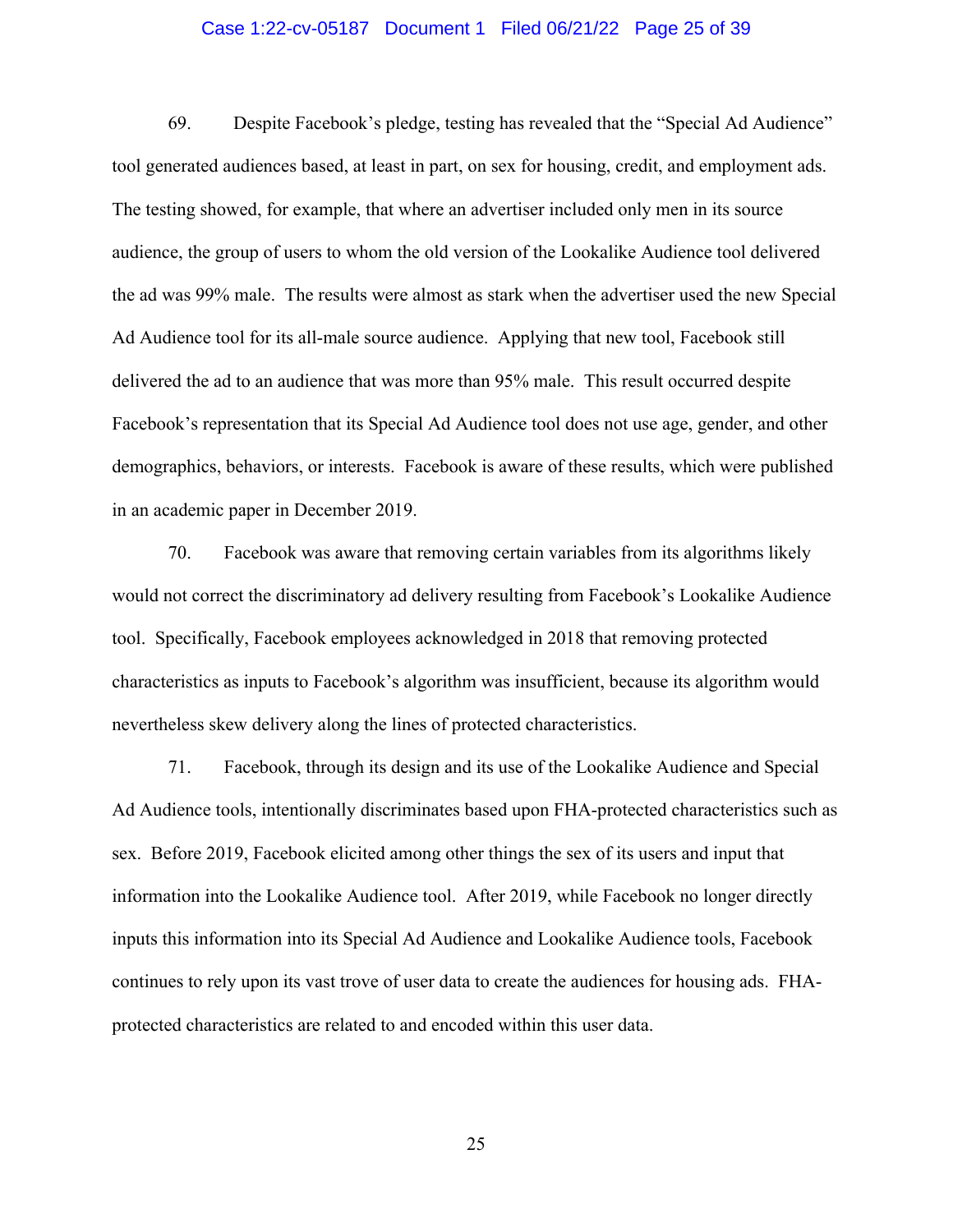## Case 1:22-cv-05187 Document 1 Filed 06/21/22 Page 26 of 39

72. Facebook's design and use of the Lookalike Audience and Special Ad Audience tools have an unlawful disparate impact on users' opportunity to see housing-related ads, at least based on sex. The way Facebook designed and uses these tools in connection with housingrelated ads is neither justified by business necessity nor necessary to achieve any substantial, legitimate, nondiscriminatory interests. Even if it were, Facebook could achieve its interests in maximizing its revenue and providing relevant ads to users through less discriminatory means.

**C. Discriminating Through the Design and Use of the Personalization Algorithms** 

73. After helping the advertiser create the Eligible Audience for an ad, Facebook uses the Personalization Algorithms, i.e., machine-learning algorithms, to help determine which subset of users in the advertiser's Eligible Audience will receive the ad.

74. To determine which ad to deliver to a user at a given time, Facebook holds an automated auction by combining, for each ad for which a user is in the Eligible Audience, (a) the likelihood the user will engage with that ad as calculated by the Personalization Algorithms (what Facebook calls the user's "estimated action rate")<sup>5</sup>; (b) that advertiser's bid; and (c) what Facebook calls "ad quality," which includes a personalization component from some of the Personalization Algorithms. The ad with the highest total wins the auction and is delivered to the user.

75. Facebook has explained that the Personalization Algorithms "use[] an ad auction and machine learning to determine where, when and to whom we show your ads. These processes work together to maximize value for both people and businesses."6 Facebook also

<sup>5</sup> https://www.facebook.com/business/help/430291176997542.

<sup>6</sup> https://www.facebook.com/business/help/1636814289727946.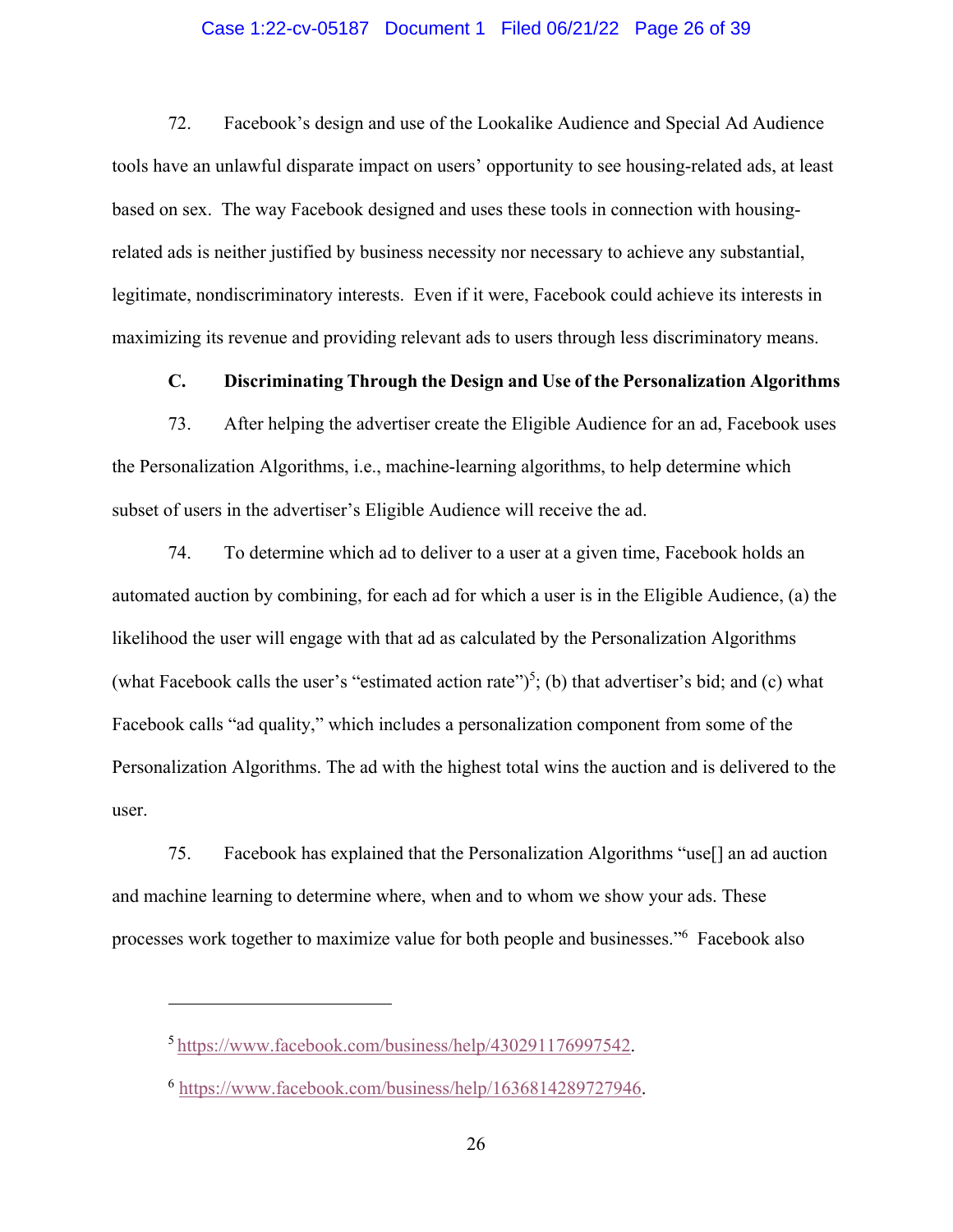#### Case 1:22-cv-05187 Document 1 Filed 06/21/22 Page 27 of 39

explains that the Personalization Algorithms and its ad delivery system overall become more efficient at delivering ads the more an ad is shown to users. *Id.* In this way, Facebook "determine[s] the best ad to show a [Facebook user] at a given point in time."<sup>7</sup>

76. Facebook uses the Personalization Algorithms to help determine whether a particular group of users will see an ad. Facebook then steers ads away from certain users that the Personalization Algorithms predict are unlikely to find an ad "relevant," and conversely steers an ad toward other users who are more likely to find the ad "relevant."

77. Facebook has designed the Personalization Algorithms to match ads to users based on the algorithms' predictions about which users will find the ad relevant and whether those users are likely to interact with the ad in the manner desired by the advertiser—for example, by clicking a link in the ad, purchasing the advertised product, or sharing the ad with friends. Based upon these predictions, Facebook's ad delivery system steers ads that Facebook predicts to be most relevant to a user toward that user; and steers ads that Facebook predicts to be less relevant to a user away from that user. In this way, Facebook excludes certain users—all of whom are within the advertiser-defined Eligible Audience for the ad—from seeing that ad. Facebook has explained that "[t]argeting broadly essentially means that [an advertiser is] mostly relying on [Facebook's] delivery system to find the best people to show [an] ad to."<sup>8</sup> Using these predictions, Facebook delivers an ad to users until the advertiser's budget is exhausted.

78. Facebook intentionally makes available to its Personalization Algorithms all of the data that Facebook has gathered about its users. The user data that Facebook makes available

<sup>7</sup> https://www.facebook.com/business/help/430291176997542.

<sup>8</sup> https://www.facebook.com/business/help/308474373366888.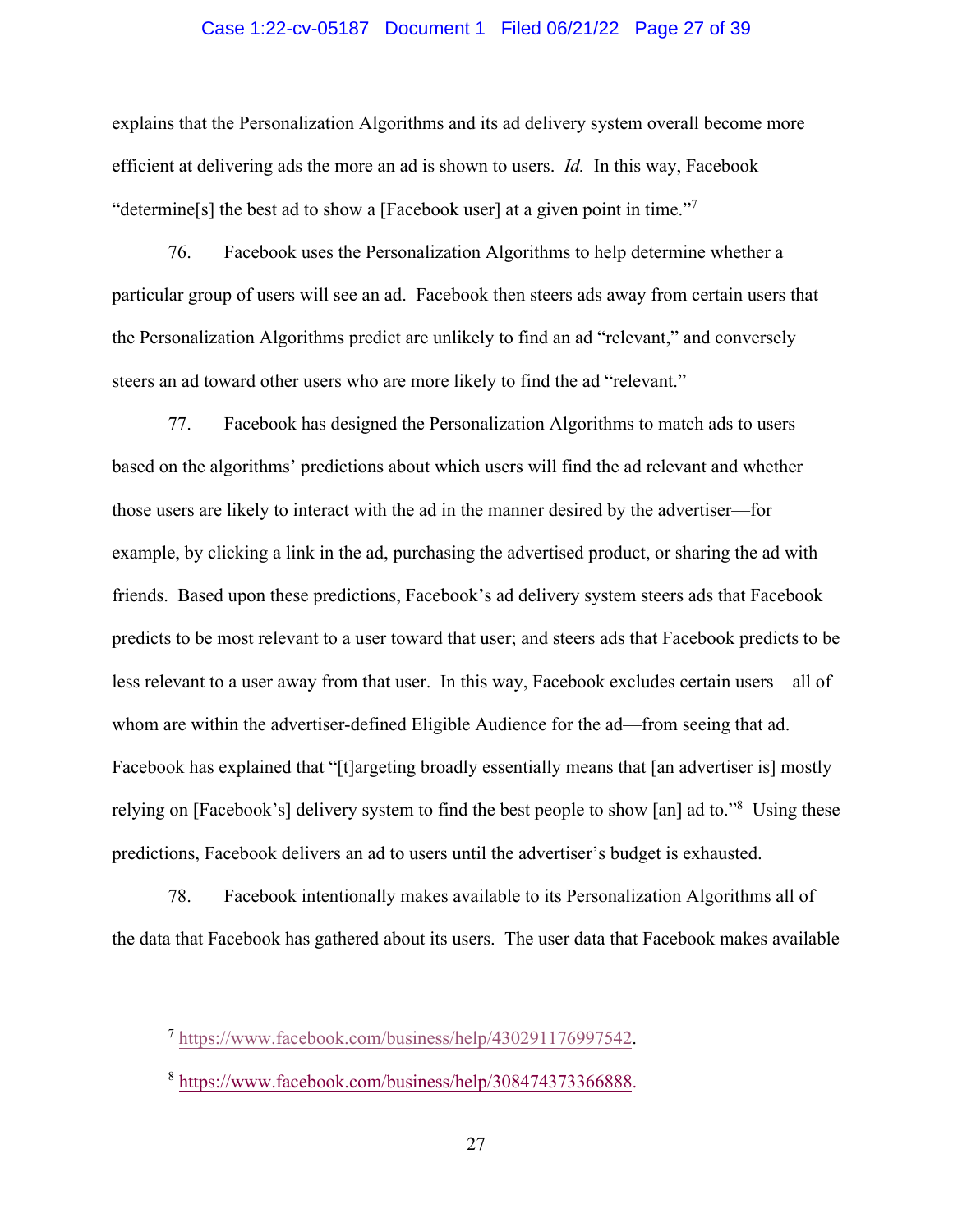## Case 1:22-cv-05187 Document 1 Filed 06/21/22 Page 28 of 39

to its algorithms includes information not only about the user, but also the user's Facebook friends and those friends' user data.

79. This user data includes characteristics that are protected by the Fair Housing Act, including race, color, religion, sex, disability, familial status, and national origin. In 2018, for example, Facebook acknowledged that race and sex were among the variables that the company used in its Personalization Algorithms. Facebook knows its users' sex because users are required to disclose their sex (or preferred gender pronouns) as a condition of using the website. Facebook knows the religion and familial status of those users who voluntarily provide that information in their Facebook profiles. Facebook also knows the race or color of users based on its massive trove of user data, and encourages users to create an avatar showing skin color, hair type, and shape of the eyes, nose, and lips. The user data that Facebook makes available to the algorithms includes users' membership in Facebook Groups, some of which have names indicating their members' race, color, religion, sex, disability, familial status, or national origin. *See* Paragraph 26, *supra* (citing examples of such groups, including "Single Black Mothers," "United Latino Professionals," "Jewish Americans," "Mothers of Young Children," and "Parents in Wheelchairs").

80. By making available to the Personalization Algorithms the type of information listed in Paragraph 79, Facebook intentionally designed an ad delivery process that allows its algorithms to take FHA-protected characteristics into account to predict which users will be most likely to click on, tap, or otherwise engage with a housing ad, and in determining which users will receive ads.

81. As part of using the Personalization Algorithms to make ad delivery decisions, Facebook makes available to the algorithms the same data that underlies Facebook's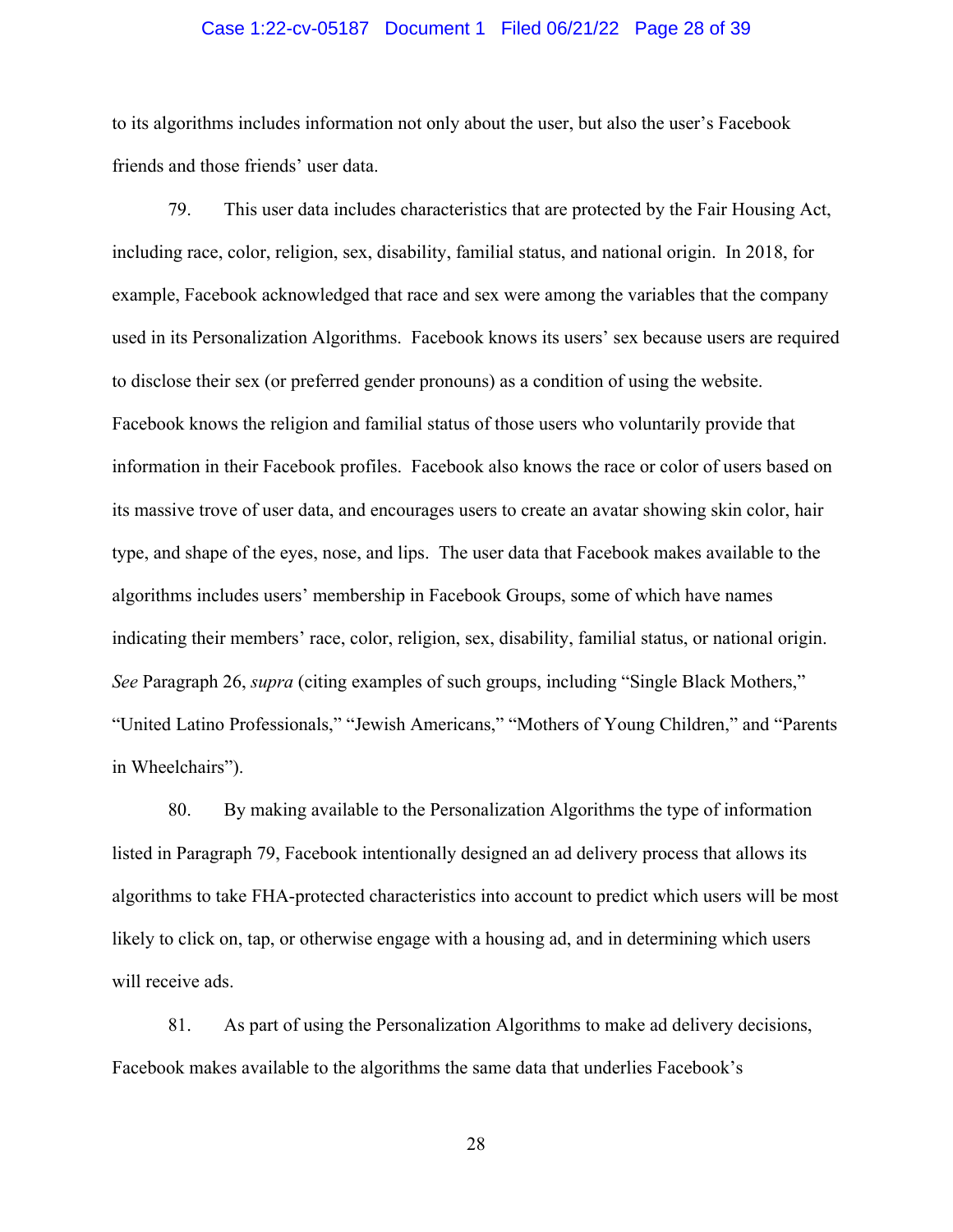## Case 1:22-cv-05187 Document 1 Filed 06/21/22 Page 29 of 39

classification of users for ad targeting. For example, Facebook provides the Personalization Algorithms with data underlying Facebook's classification of users' multicultural affinity (closely related to race and national origin); "interest" in particular religions (closely related to a user's religion); and "interest" in various disability-related topics such as disability organizations, physical accessibility issues, and devices or mechanisms commonly used by people with disabilities (closely related to a user's disability). Thus, Facebook's design of and reliance on its Personalization Algorithms allow consideration of data reflecting characteristics that are proxies for, closely related to, or direct descriptors of FHA-protected characteristics.

82. The user data that Facebook makes available to its Personalization Algorithms contains pre-2019 information about users' engagement with housing ads. In other words, the Personalization Algorithms have access to user data from the time period before the NFHA settlement, a time period when Facebook created and offered tools and targeting categories that expressly reflected FHA-protected characteristics or their proxies. Discriminatorily excluding someone from seeing housing ads diminishes that person's opportunity to demonstrate interest in such ads, for the simple reason that users cannot click on ads they never receive. As a result, Facebook's Personalization Algorithms likely will underestimate previously excluded users' interest in housing ads based on those users' lack of pre-2019 clicks, reducing the likelihood that those users would receive housing ads even after the changes that Facebook claims to have made in 2019. At the same time, other users who were *not* excluded were able to demonstrate an interest by clicking on the ads they received, thus increasing the likelihood that the Personalization Algorithms would identify those users as interested in housing ads after 2019. The information that Facebook feeds into its Personalization Algorithms is thus tainted by the pre-2019 discrimination.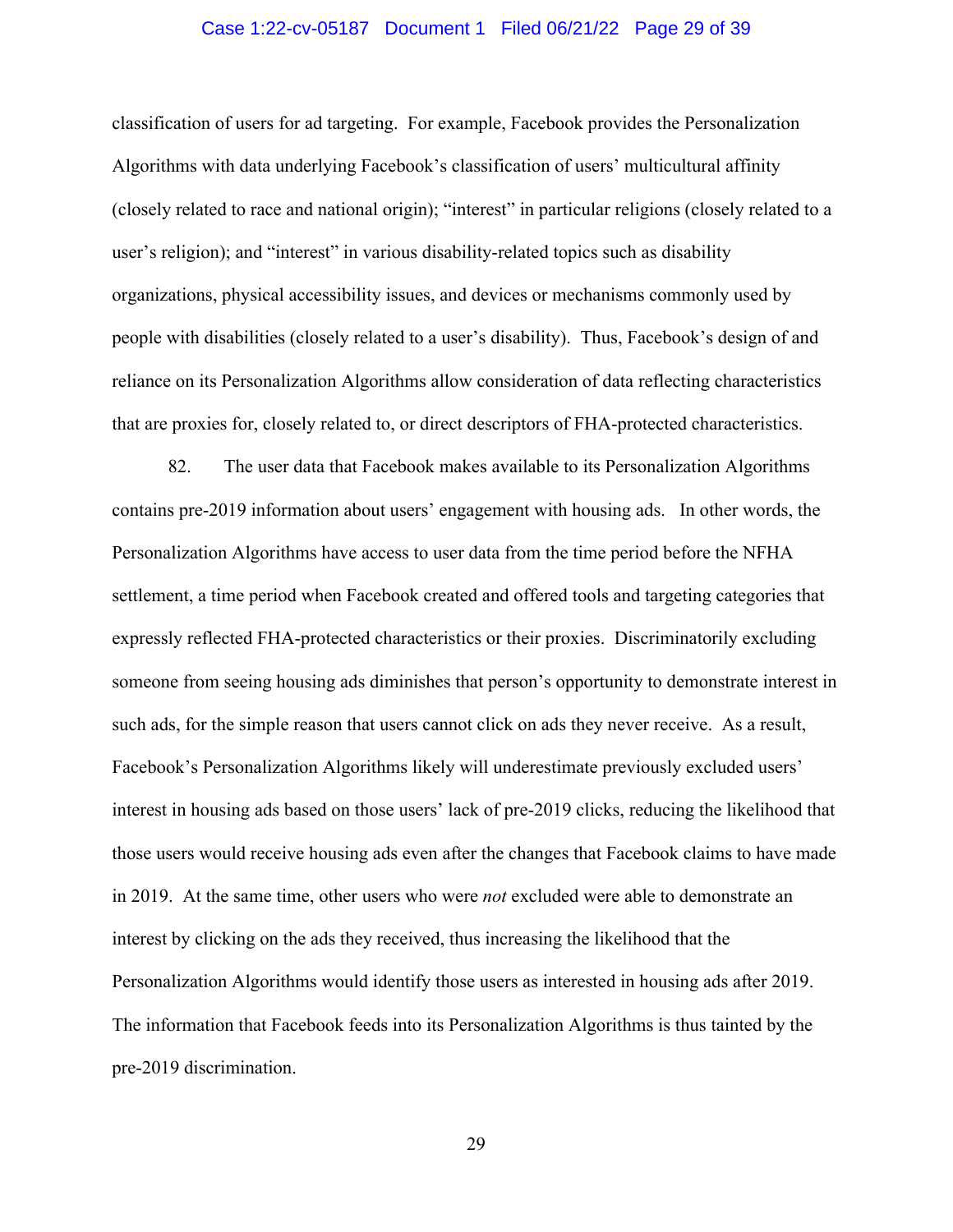## Case 1:22-cv-05187 Document 1 Filed 06/21/22 Page 30 of 39

83. The settlement of the NFHA Lawsuit did not require Facebook to alter its ad delivery system.

84. In 2018, Facebook recognized that the company's use of the Personalization Algorithms involved disparate treatment and that both the Personalization Algorithms and Lookalike Audience tool raised disparate impact concerns. Facebook was aware that even if it removed protected characteristics from advertiser targeting options and the Lookalike Audience tool, Facebook's Personalization Algorithms would simply reintroduce this bias in delivering the ads.

85. Testing has demonstrated that, even when advertisers do not employ discriminatory targeting options, Facebook's Personalization Algorithms nonetheless steer certain housing ads disproportionately to White users and away from Black users, and vice versa.

86. For example, researchers who conducted testing of Facebook's Personalization Algorithms found, in the course of their testing, that, as a general matter, housing ads featuring an image of a Black family were less likely to be delivered to White users than were identical ads featuring an image of a White family. That disparity occurred even though the researchers did not try to target the ads by race or any other characteristics.

87. The United States has conducted extensive testing of Facebook's Personalization Algorithms in a number of housing markets. That testing showed that Facebook's Personalization Algorithms steer certain housing ads disproportionately away from Black users and toward similarly situated White users.

88. In one set of tests, the United States compared Facebook's delivery of real, randomly selected ads for single-family homes located in two adjacent towns in the Southern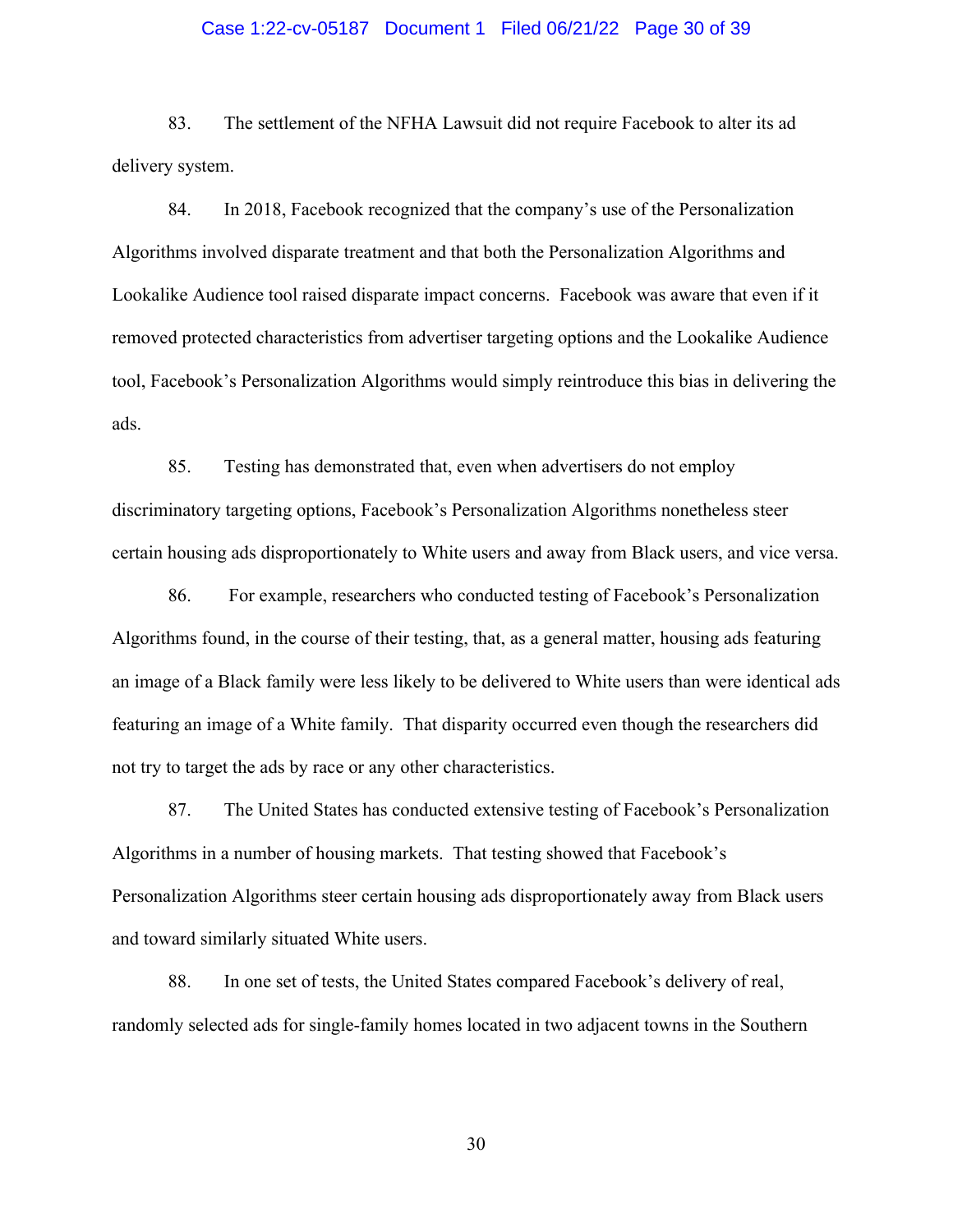#### Case 1:22-cv-05187 Document 1 Filed 06/21/22 Page 31 of 39

District of New York that have different racial makeups and housing prices. More than 60% of residents in one town were African-American, while the other town was more than 90% White.

89. The United States placed more than 150 ads directed to an audience of users in the Southern District who lived near (but not in) these towns. In constructing the Eligible Audience, the United States included equal numbers of Black and White residents who were similarly situated as to income, sex, and age. Facebook, using its Personalization Algorithms to predict which users would be interested in the ads, delivered these ads more than 80,000 times.

90. Though the users in the Eligible Audience were similarly situated with respect to income, sex, age, and location, Facebook steered the ads for housing opportunities in the majority-White town disproportionately toward White users and away from Black users; conversely, Facebook steered the ads for housing opportunities in the majority-Black town disproportionately toward Black users and away from White users. The steering was substantial and highly statistically significant. The United States conducted additional testing that further demonstrated that the racial disparities in the ad delivery were not driven by users' specific, expressed interest in living in one of the two towns.

91. By steering ads for housing in majority-White neighborhoods disproportionately to White users and steering ads for housing in majority-Black neighborhoods disproportionately to Black users, Facebook's Personalization Algorithms actually and predictably reinforce or perpetuate segregated housing patterns because of race.

92. The United States also conducted similar and complementary testing in neighborhoods outside the Southern District of New York. This testing, which controlled for sex, age, and income, showed statistically significant racial disparities in Facebook's ad delivery.

93. Facebook's use of the Personalization Algorithms to help determine which users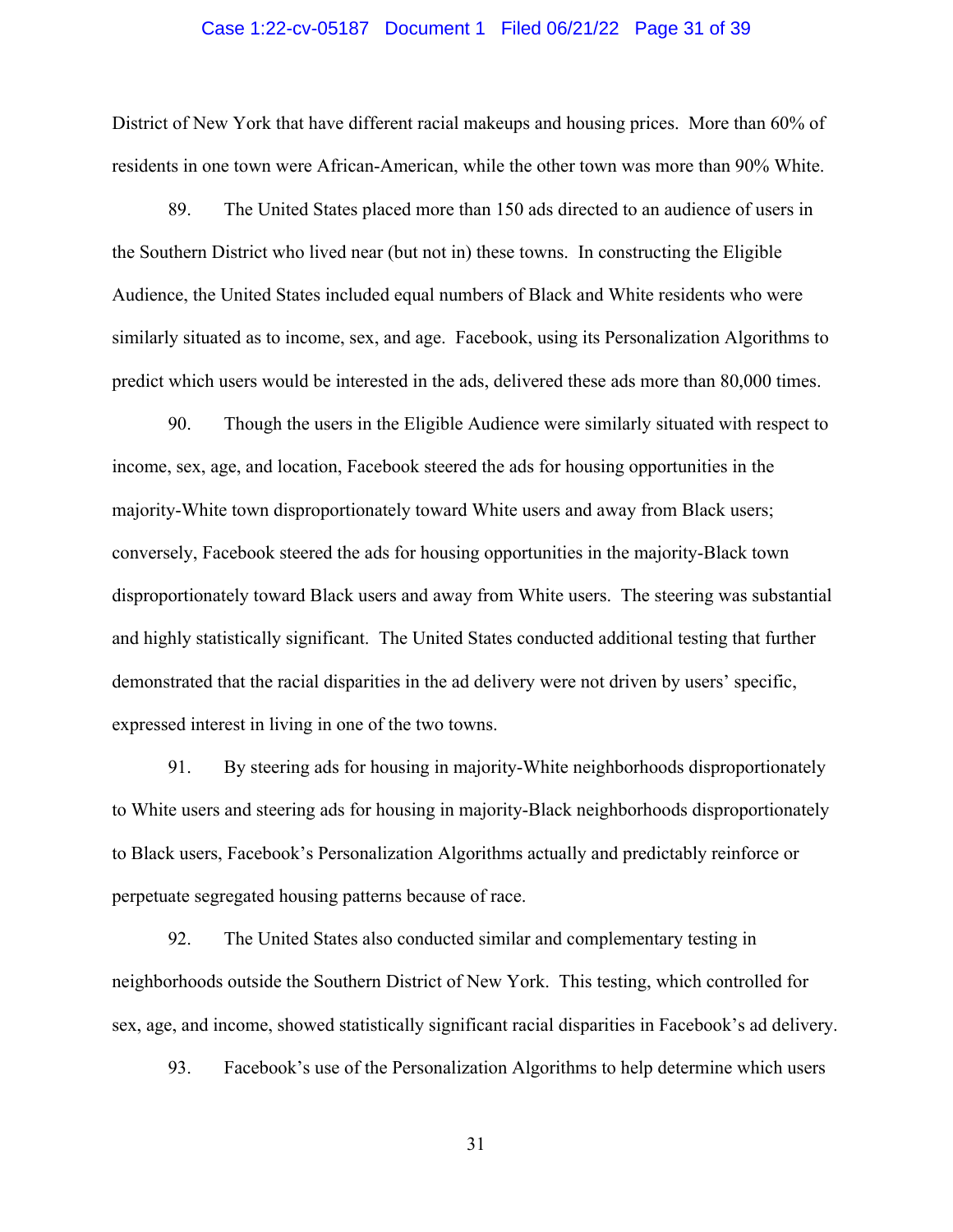#### Case 1:22-cv-05187 Document 1 Filed 06/21/22 Page 32 of 39

receive housing-related ads intentionally discriminates based on FHA-protected characteristics.

Facebook accomplishes this discrimination by:

- a. inputting into its Personalization Algorithms a massive amount of user data that relates to users' FHA-protected characteristics;
- b. failing to implement technical measures to prevent its Personalization Algorithms from making determinations based, in part, on FHA-protected characteristics;
- c. failing to correct the output of its Personalization Algorithms for decisionmaking on the basis of FHA-protected characteristics;
- d. training its Personalization Algorithms on user data tainted by expressly discriminatory targeting options previously offered by Facebook to housing advertisers; and
- e. failing to remove or cure historical user data tainted by discriminatory ad delivery.

94. Facebook's design and implementation of its Personalization Algorithms have an unlawful disparate impact on users' opportunity to see housing-related ads, at least based on race. The way Facebook designed and uses its Personalization Algorithms in connection with housing-related ads—including insufficient limits on the types of data the Personalization Algorithms can or should consider, and the insufficient supervision or corrections of the algorithms' actions—is neither justified by business necessity nor necessary to achieve any substantial, legitimate, nondiscriminatory interests. Even if it were, Facebook could achieve its interests in maximizing its revenue and providing relevant ads to users through less discriminatory means.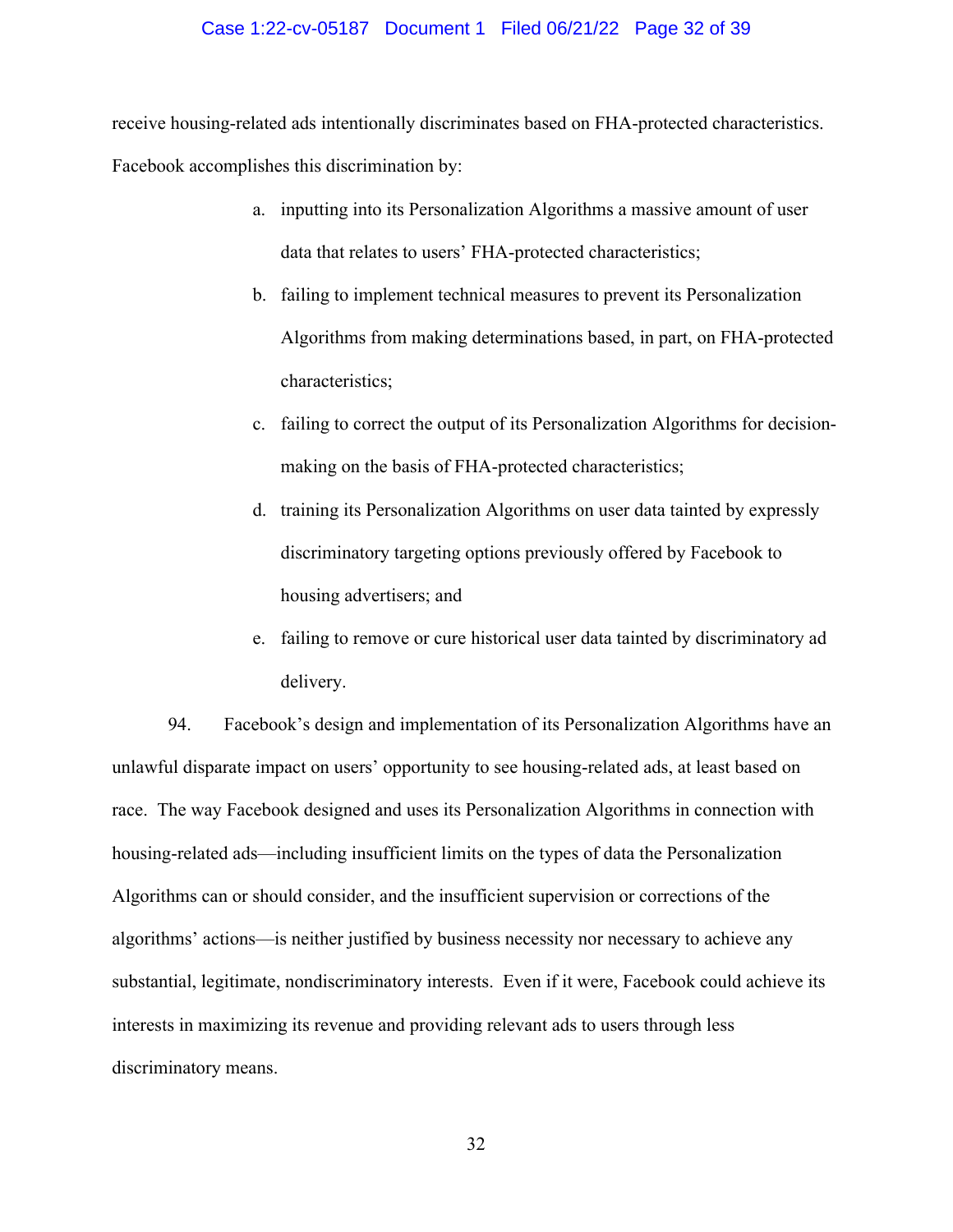## Case 1:22-cv-05187 Document 1 Filed 06/21/22 Page 33 of 39

## **III. HUD's Investigation and Charge of Discrimination**

95. HUD's Office of Fair Housing and Equal Opportunity opened an investigation into Facebook's ad delivery system.

96. On August 13, 2018, the Assistant Secretary for Fair Housing and Equal Opportunity filed a timely administrative complaint with HUD alleging that Facebook's ad delivery system violated the FHA.

97. HUD investigated the administrative complaint in accordance with 42 U.S.C.  $§ 3610(a)-(b).$ 

98. Based on HUD's investigation of the administrative complaint, the Secretary determined that there was reasonable cause to believe that Facebook's ad delivery system discriminates on the basis of protected characteristics in violation of the FHA.

99. On March 28, 2019, the Secretary issued a Charge of Discrimination under 42 U.S.C. § 3610(g)(2), charging Facebook with engaging in a discriminatory housing practice in violation of the FHA.

100. On April 16, 2019, Facebook timely elected to have the charge decided in federal district court in accordance with 42 U.S.C. § 3612(a).

101. Facebook agreed to toll the statute of limitations in which to file a Complaint, to June 21, 2022.

## **COUNT I – DISCRIMINATION ON THE BASIS OF PROTECTED CHARACTERISTICS**

102. The United States incorporates all prior paragraphs of the Complaint as if fully set forth herein.

103. Facebook's actions, policies, and practices, as alleged herein, constitute: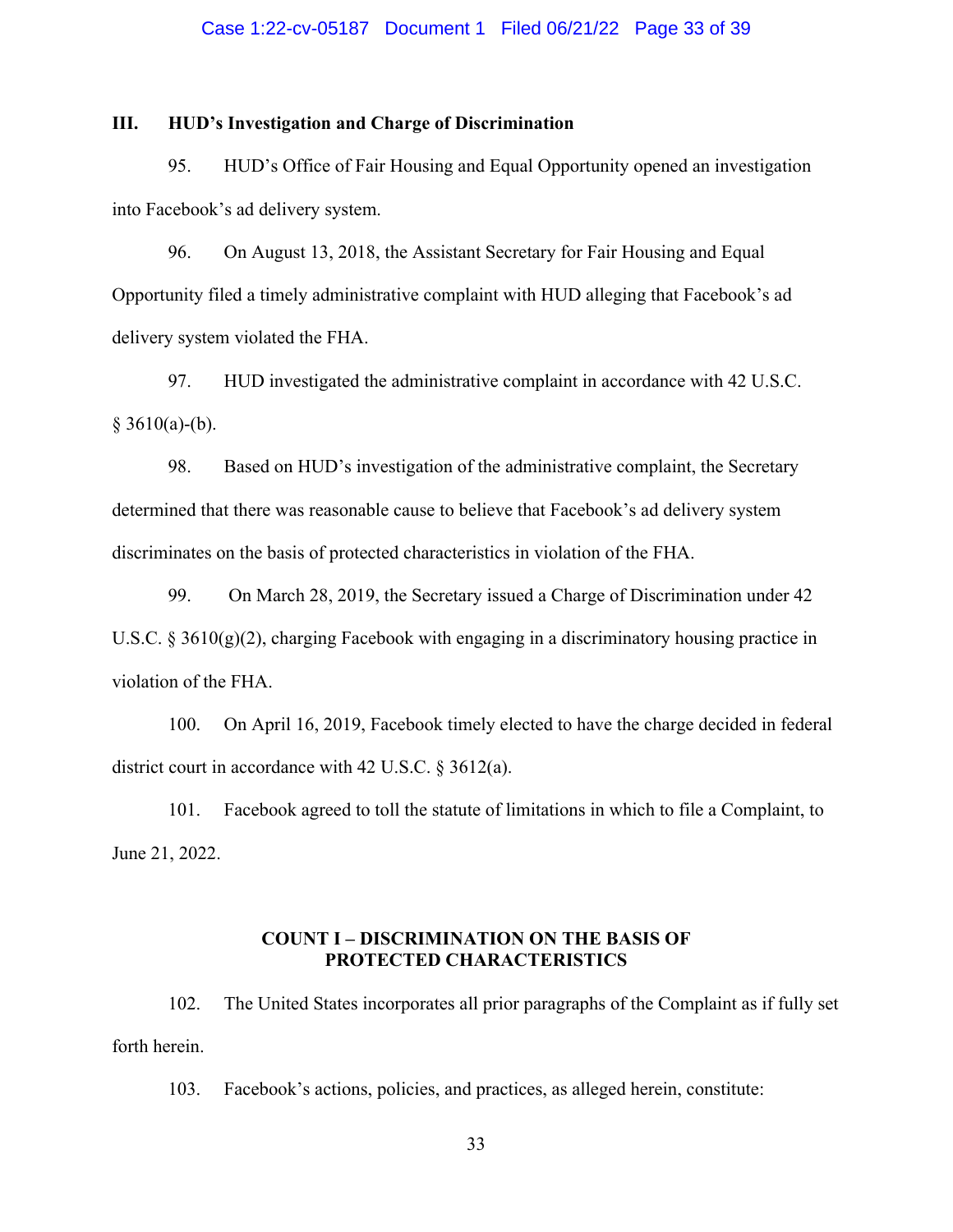- a. Making dwellings unavailable to persons because of race, color, religion, sex, disability, familial status, or national origin in violation of the Fair Housing Act, 42 U.S.C. § 3604(a) and (f), and its implementing regulations, 24 C.F.R. §§ 100.50(b)(3)-(5) and 100.70(a).
- b. Making, printing, or publishing, or causing to be made, printed, or published, advertisements with respect to the sale or rental of dwellings that indicate a preference, limitation, or discrimination based on race, color, religion, sex, disability, familial status, and national origin, in violation of the Fair Housing Act, 42 U.S.C. § 3604(c), and its implementing regulations, 24 C.F.R. §§ 100.50(b)(4), 100.70(a), and 100.75(a)-(c). Facebook, through each of the three challenged aspects of its ad targeting and delivery system, targets and delivers housing-related ads to some users while depriving other users based on FHA-protected characteristics or their proxies. Those acts and practices constitute "[s]electing media or locations for advertising the sale or rental of dwellings which deny particular segments of the housing market information about housing opportunities because of race, color, religion, sex, handicap, familial status, or national origin," as well as "[r]efusing to publish advertising for the sale or rental of dwellings . . . because of race, color, religion, sex, handicap, familial status, or national origin." 24 C.F.R. § 100.75 (HUD regulation implementing FHA).
- c. Representing to a person because of race, color, religion, sex, disability, familial status, or national origin that a dwelling "is not available for inspection, sale, or rental when such dwelling is in fact so available," in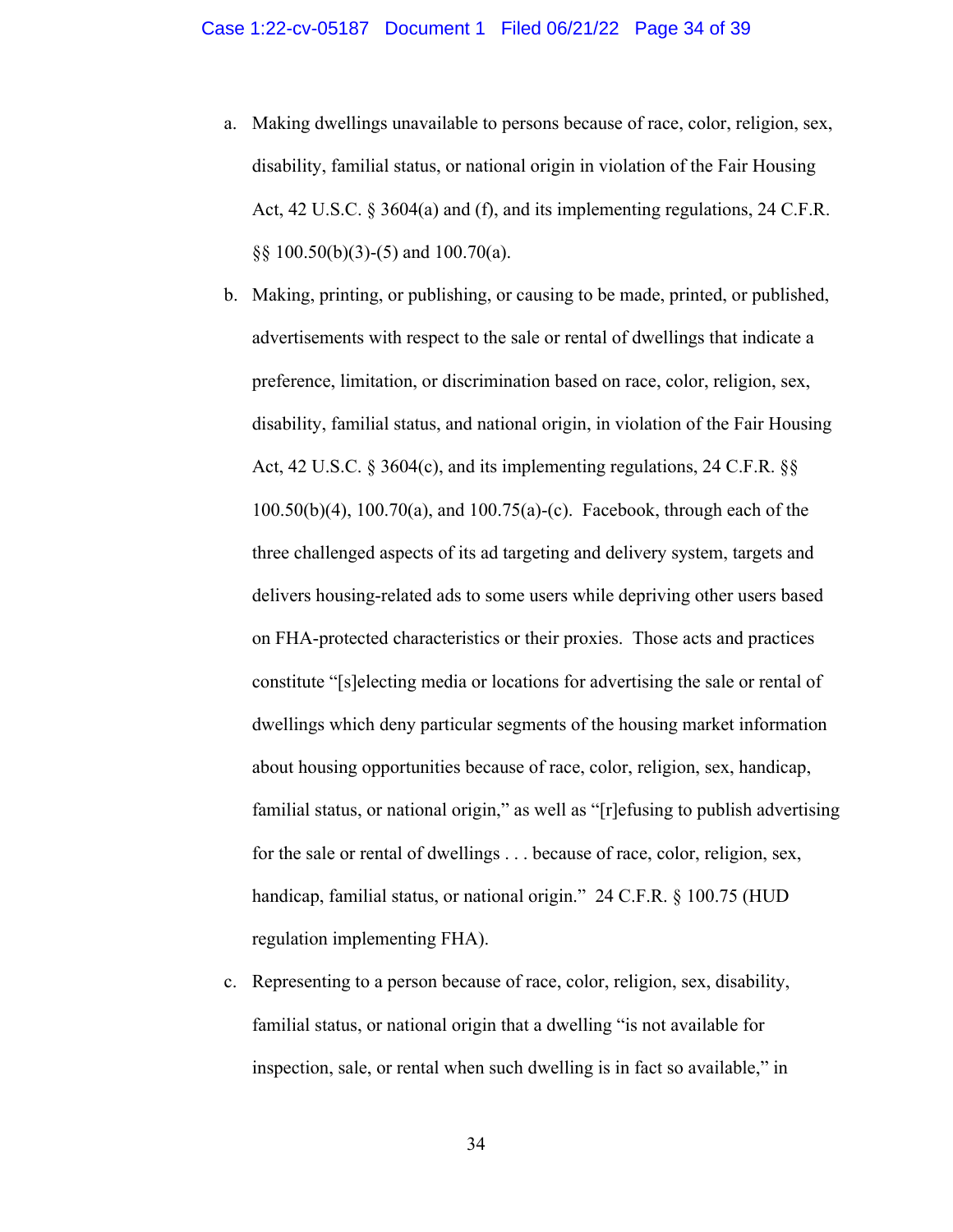violation of the Fair Housing Act, 42 U.S.C. § 3604(d), and its implementing regulations, 24 C.F.R. §§ 100.50(b)(5), 100.70(a), and 100.80(a)-(b). Such unlawful conduct by Facebook, through its ad delivery system, includes "[l]imiting information, by word or conduct, regarding suitably priced dwellings available for inspection, sale or rental, because of race, color, religion, sex, handicap, familial status, or national origin." 24 C.F.R. § 100.80(b)(4) (HUD regulation implementing FHA).

- 104. In committing the violations alleged in paragraph 103, Facebook:
	- a. Intentionally discriminated on the basis of race, color, religion, sex, disability, familial status, and national origin by encouraging, facilitating, and knowingly implementing the intentionally discriminatory decisions of advertisers to exclude users from the Eligible Audience on the basis of FHA-protected characteristics;
	- b. Acted with deliberate indifference to the intentionally discriminatory decisions of advertisers to exclude users from the Eligible Audience based on their race, color, religion, sex, disability, familial status, and/or national origin;
	- c. Intentionally made the following data available to its Personalization Algorithms for use in determining ad delivery: (1) information about Facebook users' race, color, religion, sex, disability, familial status, and/or national origin, and (2) data about Facebook users that served as a proxy for, or was closely related to, those FHA-protected categories;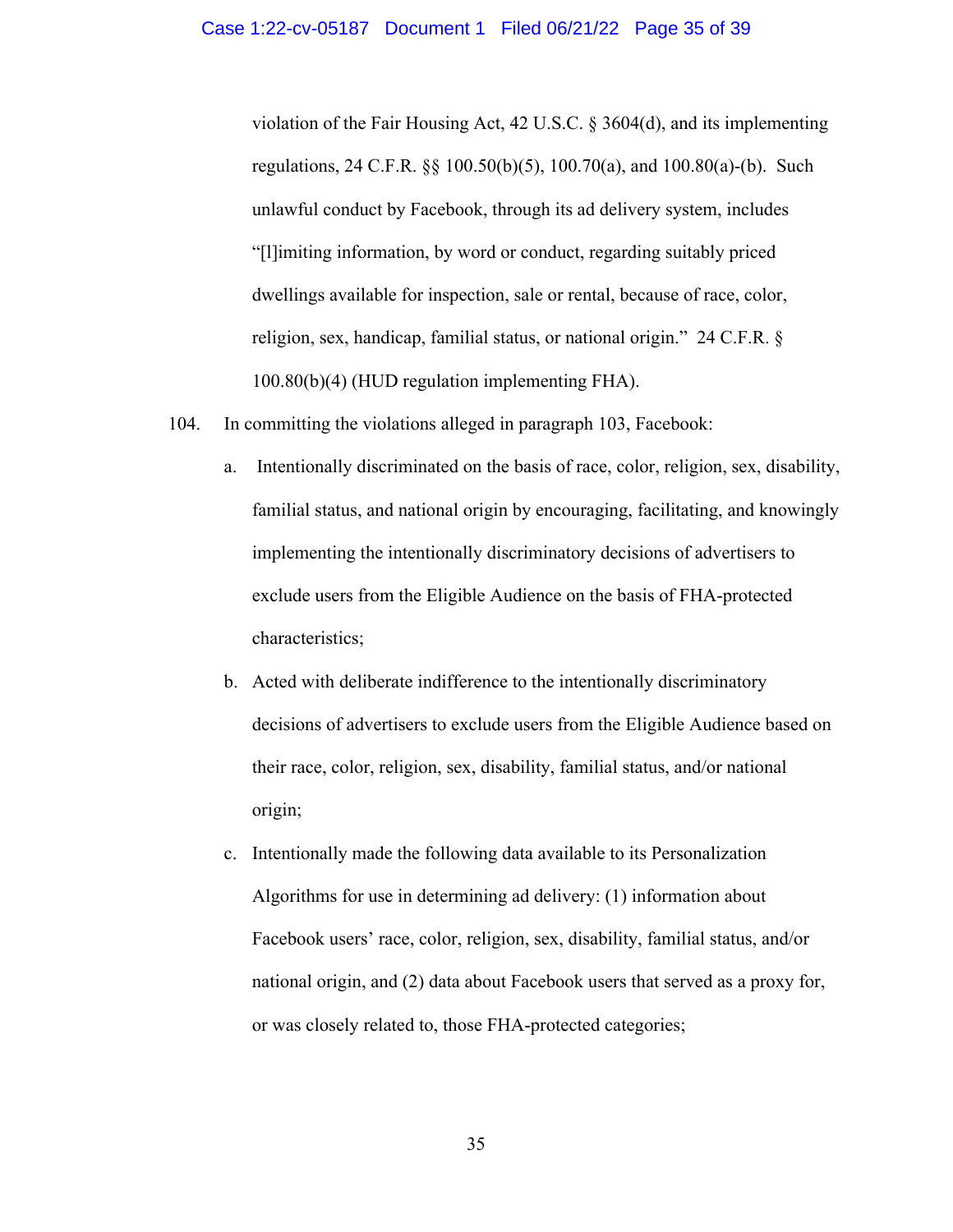- d. Implemented its ad delivery system in a manner that has disproportionately excluded certain Facebook users from receiving housing ads based on FHAprotected characteristics;
- e. Implemented its ad delivery system in a manner that actually or predictably creates, increases, reinforces, or perpetuates segregated housing patterns because of FHA-protected characteristics; and
- f. Acted with deliberate indifference to the racially disparate impact and segregative effect caused by its Personalization Algorithms, despite knowing that machine-learning tools, including its algorithms, at least are susceptible to unlawful actions or outcomes and despite knowing that the data Facebook made available to the algorithms contained FHA-protected characteristics or their proxies and was tainted by intentional discrimination that occurred prior to September 2019.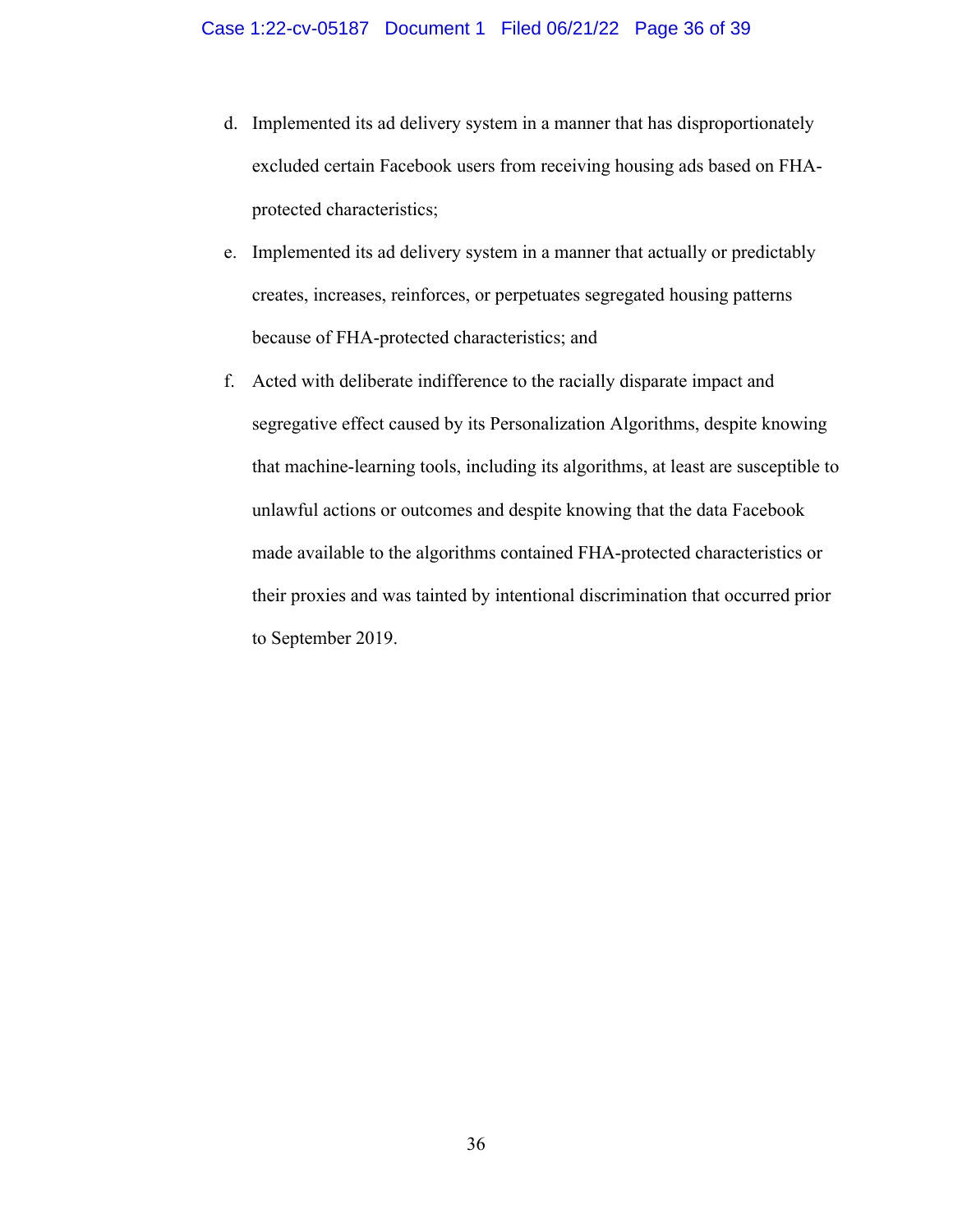# **COUNT II – PATTERN OR PRACTICE OF DISCRIMINATION AND A DENIAL OF RIGHTS TO A GROUP OF PERSONS**

105. The United States incorporates all prior paragraphs of the Complaint as if fully set forth herein.

106. Persons who have been victims of Facebook's discriminatory policies and practices are aggrieved as defined in 42 U.S.C. § 3602(i), and may have suffered damages as a result of Facebook's conduct in violation of the Fair Housing Act, as described above.

107. The conduct of Facebook as described above constitutes:

 A. A pattern or practice of resistance to the full enjoyment of rights secured by the Fair Housing Act, 42 U.S.C. § 3614(a); and/or

 B. Unlawful discrimination and a denial of rights granted by the Fair Housing Act to a group of persons that raises an issue of general public importance within the meaning of 42 U.S.C.  $\S$  3614(a).

## **REQUEST FOR RELIEF**

WHEREFORE, the United States requests that the Court enter an order that:

- 1. Declares that the conduct of Facebook violates the Fair Housing Act;
- 2. Enjoins Facebook, its agents, employees, successors, and all other persons

in active concert or participation with it from:

a. Discriminating on the basis of FHA-protected characteristics in connection with the delivery of housing advertisements;

b. Failing or refusing to take such affirmative steps as may be necessary to restore, as nearly as practicable, the victims of Facebook's unlawful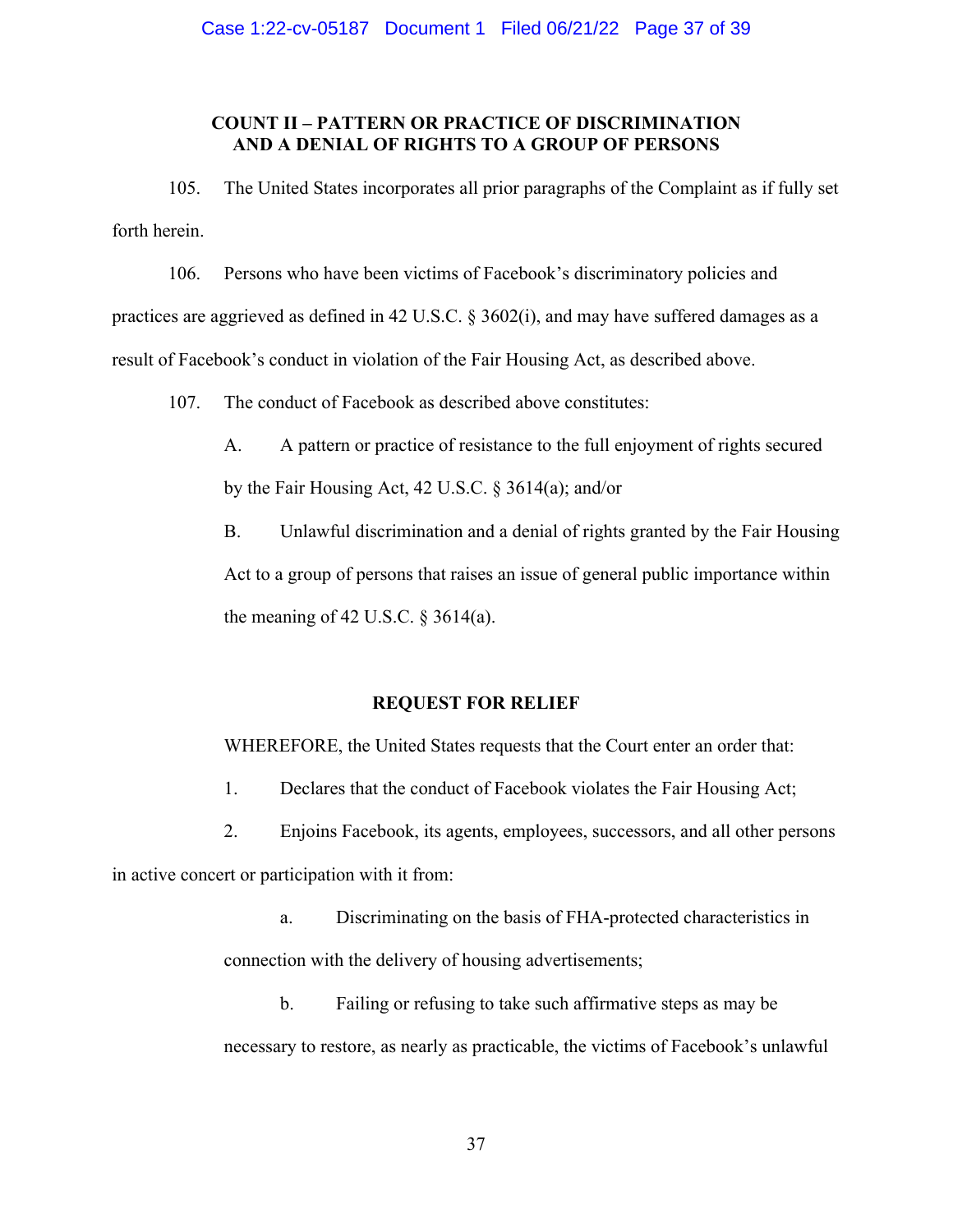## Case 1:22-cv-05187 Document 1 Filed 06/21/22 Page 38 of 39

practices to the position they would be in but for Facebook's discriminatory conduct;

c. Failing or refusing to take such affirmative steps as may be necessary to prevent the recurrence of any discriminatory conduct regarding the delivery of housing ads in the future and to eliminate, to the extent practicable, the effects of Facebook's unlawful practices; and

d. Discriminating through the adoption of policies and procedures that do not ensure all segments of Facebook's users are served housing ads without regard to FHA-prohibited characteristics;

 3. Awards monetary damages against Facebook in accordance with 42 U.S.C.  $\S$  3614(d)(1)(B);

 4. Assesses a civil penalty against Facebook in an amount authorized by 42 U.S.C.  $\S 3614(d)(1)(C)$ , in order to vindicate the public interest; and

 5. Awards the United States any additional relief as the interests of justice may require.

The United States demands trial by jury.